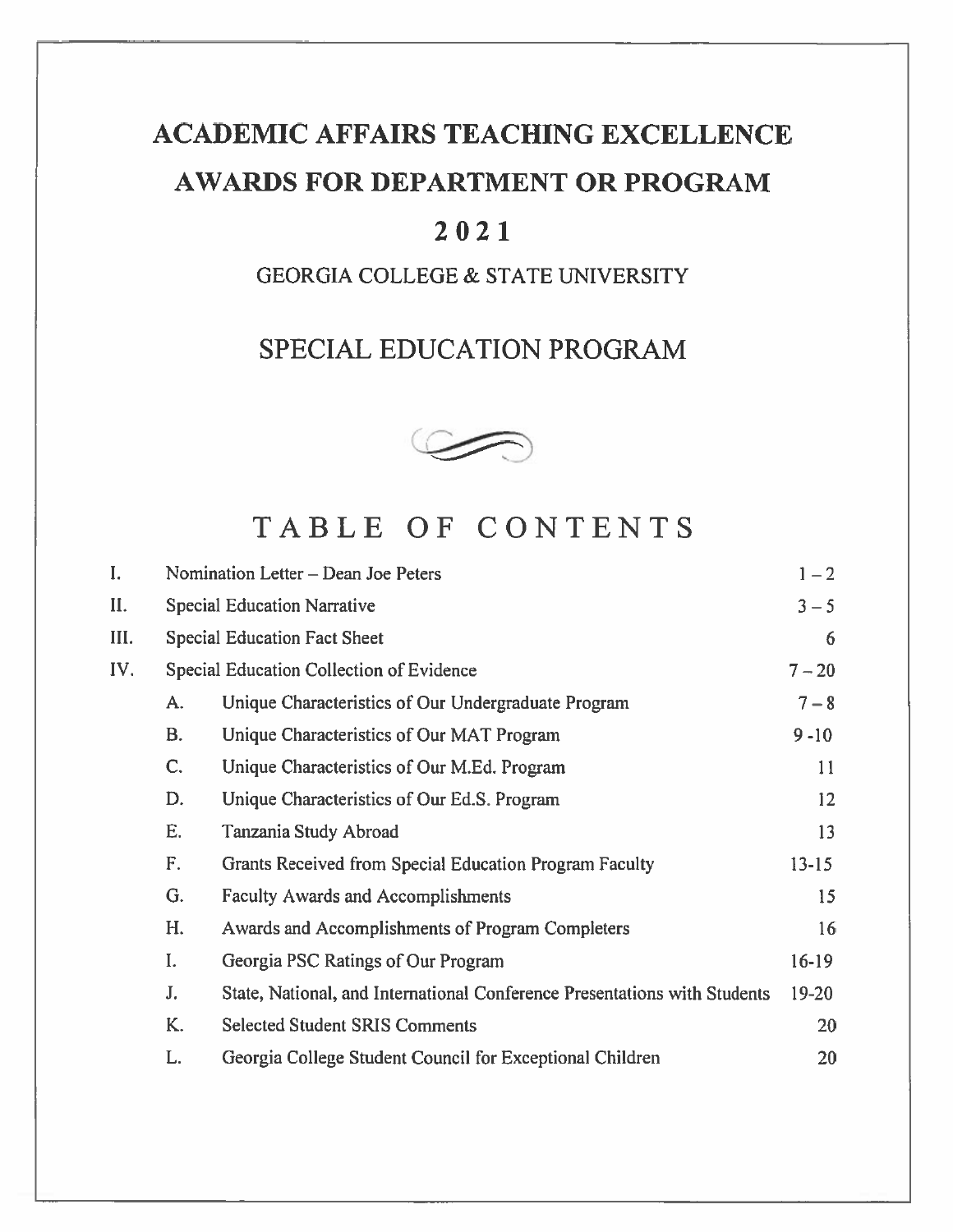

February 5, 2021

Dr. Jim Berger Director, Center for Teaching and Learning Georgia College & State University 231 W. Hancock Street Milledgeville, GA 31061

Dear Dr. Berger,

This letter is to nominate The Department of Special Education for the Outstanding Department Award. The Special Education Department continues to achieve amazing things. First, this Department has four very active degree options available, including a bachelor's program for undergraduates, a very active Master of Arts in Teaching program leading to certification, a Master of Education program for teachers that are already certified, and a Specialist program for educators that want to continue in their career progression. They recently added a Dyslexia undergraduate and graduate option and Positive Behavior Interventions and Supports certificate. These programs are provided by three tenured faculty (Drs. Wills, DeClouette, & Sumowski), two tenuretrack faculty (Drs. Grimes & Muschaweck), and two limited term faculty (Drs. Smith & Crook), and a host of part-time faculty.

One thing that sets the departmental faculty apart from others, is their participation in professional development and professional service for the college, university, and community. All faculty have participated in Dr. Cynthia Alby's Transformative Design course, are advocates of the Quality Matters program, and are involved in book circles and learning communities. They are also heavily involved in service as seen in the following examples.

- Dr. DeClouette's work as the Academic Policy Committee Chair, Presiding Officer and Executive Committee Chair of the University Senate, Secretary of the Curriculum and Assessment Policy Committee, member of the Call Me MISTER Advisory Board, and member of the President's Commission on Diversity are just a few examples of her recent service. She also serves as the GCSU representative to the Best Buddies Program, the Creative Enrichment Center Advisory Board, and the Tim Tebow Night to Shine Prom for Adults with Developmental Disabilities. Dr. DeClouette also provides study abroad options to England and Tanzania. She is currently the COE Associate Dean.
- Dr. Sumowski serves as a leader on the Professional Standards Commission Positive Behavior Interventions and Supports Board and collaborates with the Georgia Attorney General's Office on matters related to Special Education. He also serves on Teacher of the Year Committees and is the faculty advisor to Sigma Alpha Epsilon. Additionally, Dr. Sumowski and Dr. DeClouette are the project directors for the Inclusive Postsecondary Education Program at GCSU.
- Dr. Wills coordinates the Special Education programs, serves on the COE Assessment Committee, advises the dean with his service on the Purpose and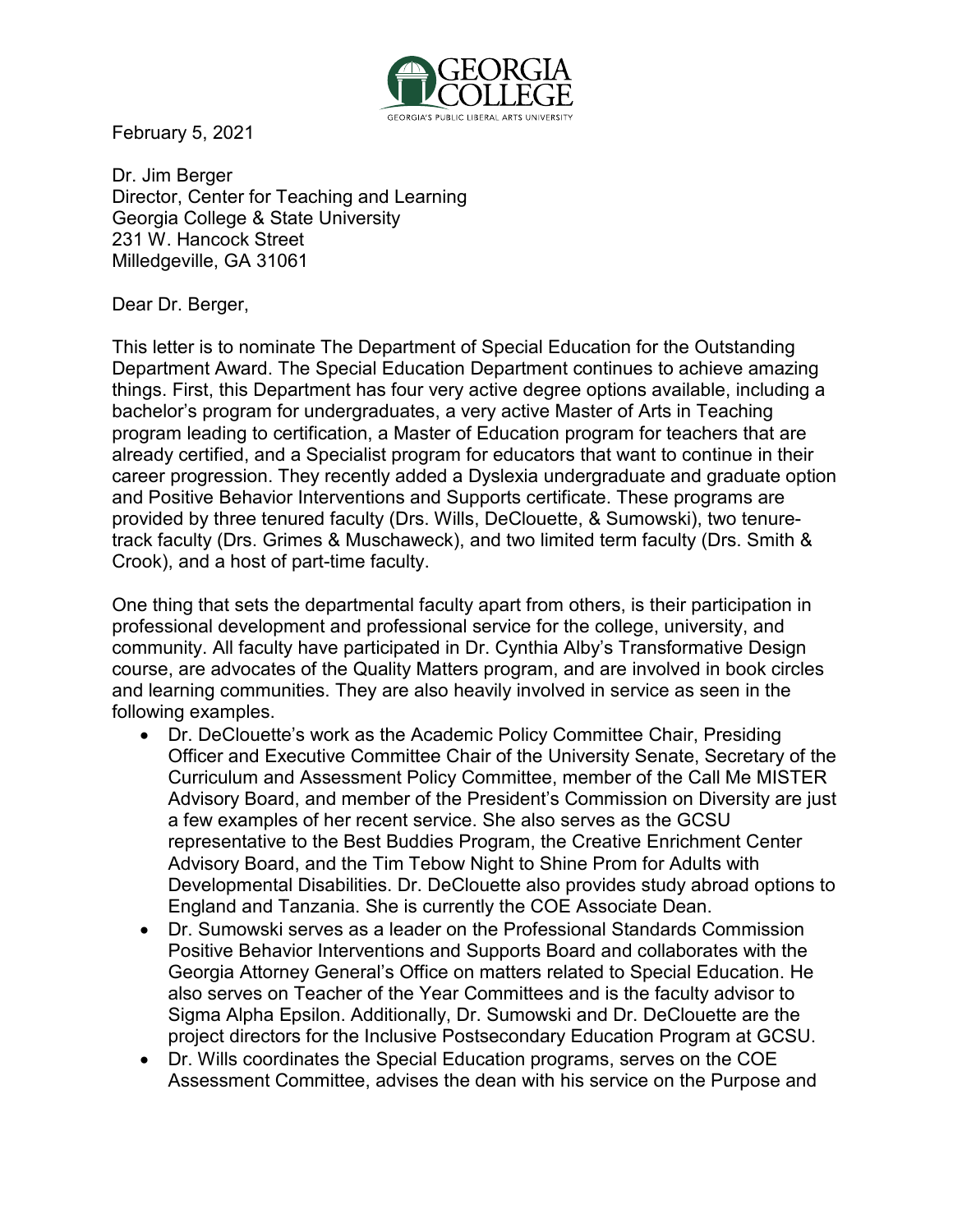

Direction Committee, reviews for the *Preventing School Failure Journal*, and is a team member for the Call Me MiSTER program.

- Dr. Muschaweck is in her first year at GCSU and is already leading a committee to review the Special Education Ed.S program and is a Scholarship of Teaching and Learning Fellow.
- Dr. Grimes is the Chair of the COE Curriculum Committee and a member of the Constitution Week Committee. She also serves on many search committees, advises for Kappa Delta Pi, and is involved in the Night to Shine program.
- All faculty in the program are using iPad technology to show teacher candidates how to use technology effectively for instruction to PreK-12 students with special needs. Additionally, faculty support the local schools with professional development for teachers such as Dr. Sumowski's three years in helping Baldwin County Schools integrate PBIS and Dr. Grimes working with Hancock County Schools. They also are heavily involved in assessment and reporting at the national, state, and university levels. One departmental example of assessment is the incorporation of the Teacher Work Sample portfolio that is an example of planning and development that assesses if the candidate is actually ready for the classroom on day one.

The Departmental faculty are also involved in scholarly activity. Some faculty visited Finland and then presented their findings at professional conferences. All faculty are active in international and national presentations and scholarly research leading to publications.

As a Department, the Special Education Department boasts a rating as a top 20 program in the nation according to Teacher.org. They also have a 100% pass rate for the Georgia Assessments for the Certification of Educators (GACE) and the edTPA pedagogy assessment. Graduation rates are in the top percentage and all graduates that choose to join the workforce are hired, most before they even graduate. There are many graduates that have been selected as teacher of the year in their school and district. Individually, faculty have won many awards. Some examples include the Craig Turner Service Award (Dr. Wills), the Irene Rose Community Service Award (Dr. DeClouette), and Dr. Sumowski's selection to represent the university's for the Charles Dunn Award from COPLAC.

In closing, I enthusiastically support the Special Education's nomination as the Outstanding Department Award for 2021. Please feel free to contact me if there are any questions or concerns.

Respectfully submitted,<br>المعنون<sup>م ا</sup><sup>فقات</sup> Dr. Joseph Peters, Dean Georgia College, College of Education 220 Kilpatrick Education Center Milledgeville, GA 31061 478-445-2518, [Joseph.Peters@gcsu.edu](mailto:Joseph.Peters@gcsu.edu)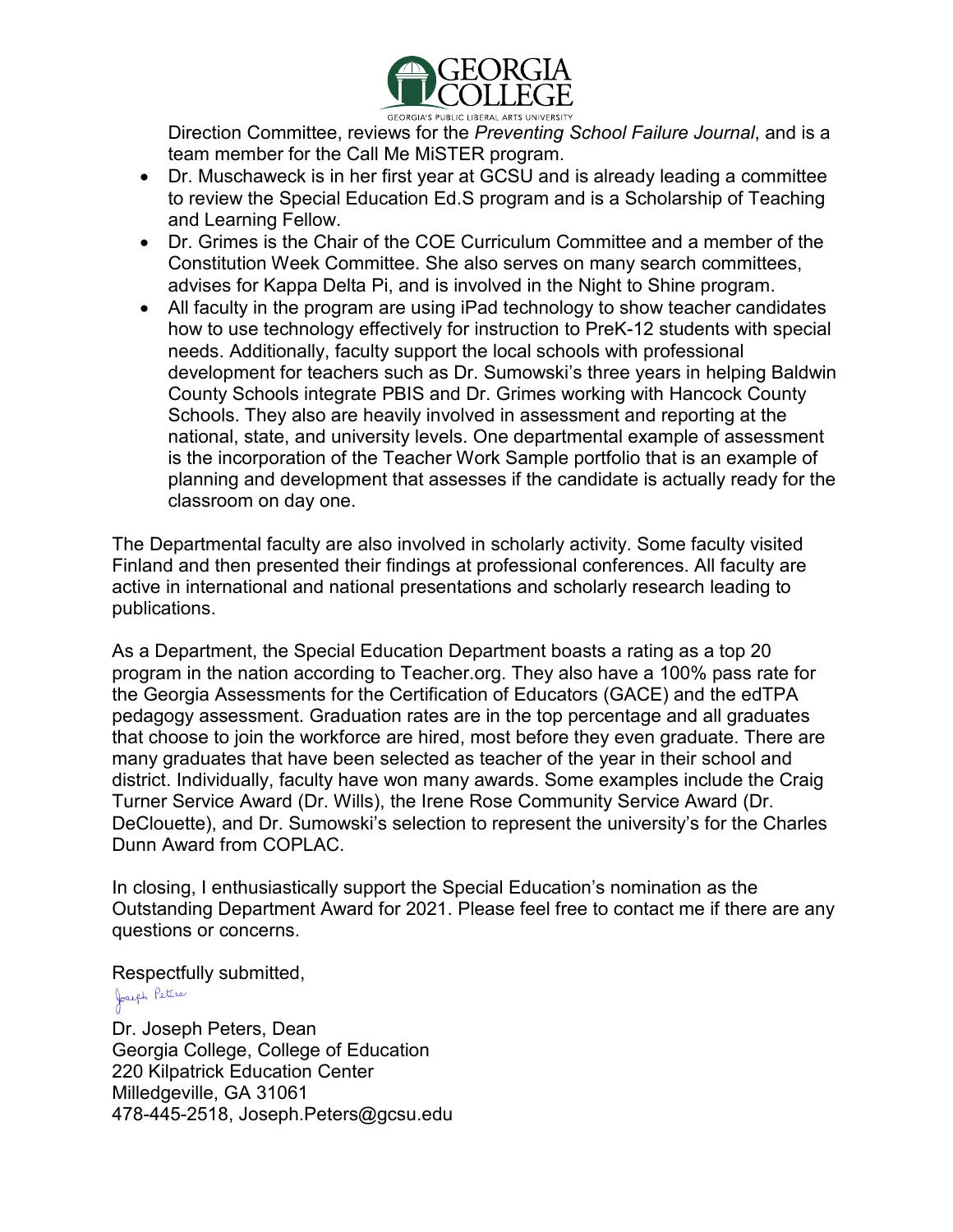Efforts to Improve Teaching and Student Learning. The Special Education Mentor-led, Fieldbased Cohort Model (for the BS and MAT Programs) sets us apart from other special education programs in the state. First, the guidance and instruction provided by Faculty Mentor Leaders supports initial teacher candidates to develop the knowledge, skills, and professional dispositions that will be required of them in the teaching profession. The field-based aspect of the cohort program provides teacher candidates with more than 1200 hours of classroom experience supported by Certified P-12 Partner Teachers. Second, as Special Education program faculty, we are students of our own teaching practice, for we understand the importance of critical reflection in making decisions about course and program revisions. For example, in 2019-20, five of our program faculty engaged in Dr. Cynthia Alby's Design for Transformative Learning Course. The 14-week course is informed by research from education, cognitive science, psychology, and neuroscience and requires that faculty members design or re-design a course they teach. The essence of the course is the idea that transformative learning experiences do not happen by accident but instead are carefully crafted by faculty. Third, the results of our teaching extend beyond GC teacher candidates to include:

- Dr. Sumowski's Positive Behavioral Interventions and Supports (PBIS) work in Baldwin County Schools has reduced the number of P-12 student disciplinary office referrals.
- Dr. Wills' Literacy Strategies Course at Lakeview Academy has mutually benefitted teacher candidates and elementary school students.
- The Georgia Professional Standards Commission (GaPSC) publishes the annual Preparation Program Effectiveness Measures (PPEMs) to assess the quality of educators they produce. The College of Education's initial teacher certification programs have earned a Level 4 (Exemplary) rating on the 2018, 2019, and 2020 measures.

Methods and Use of Assessments. The Special Education Program is current nationally recognized with conditions by the Specialty Professional Association (SPA) in Special Education. To be nationally recognized, faculty must collect and analyze assessment data to demonstrate that the program meets each of the program standards. Based on SPA feedback, the program revised four key program assessments: Teacher Work Sample, Functional Behavioral Assessment (FBA), Behavior Intervention Plan (BIP), and the Progress Monitoring Assessment. The program will demonstrate how the revised assessments increase student learning outcomes when it submits the response to conditions in September 2021. Our program also uses state required licensure assessments (GACE Content) and national certification assessments (edTPA) to measure teacher candidate's readiness to teach in P-12 classrooms. We also analyze dispositional assessment data to identify strength and areas for improvement in our teacher candidates. At the conclusion of our programs, all candidates submit an e-portfolio to demonstrate their growth and mastery of the knowledge, skills, and dispositions required of first year teachers.

Active Support for Faculty. There are several ways that faculty have been supported to use innovative forms of pedagogy:

Dr. Wills teaches his Special Education Literacy Strategies Course at Lakeview Academy. On a weekly basis, Teacher Candidates work with small groups of students with disabilities,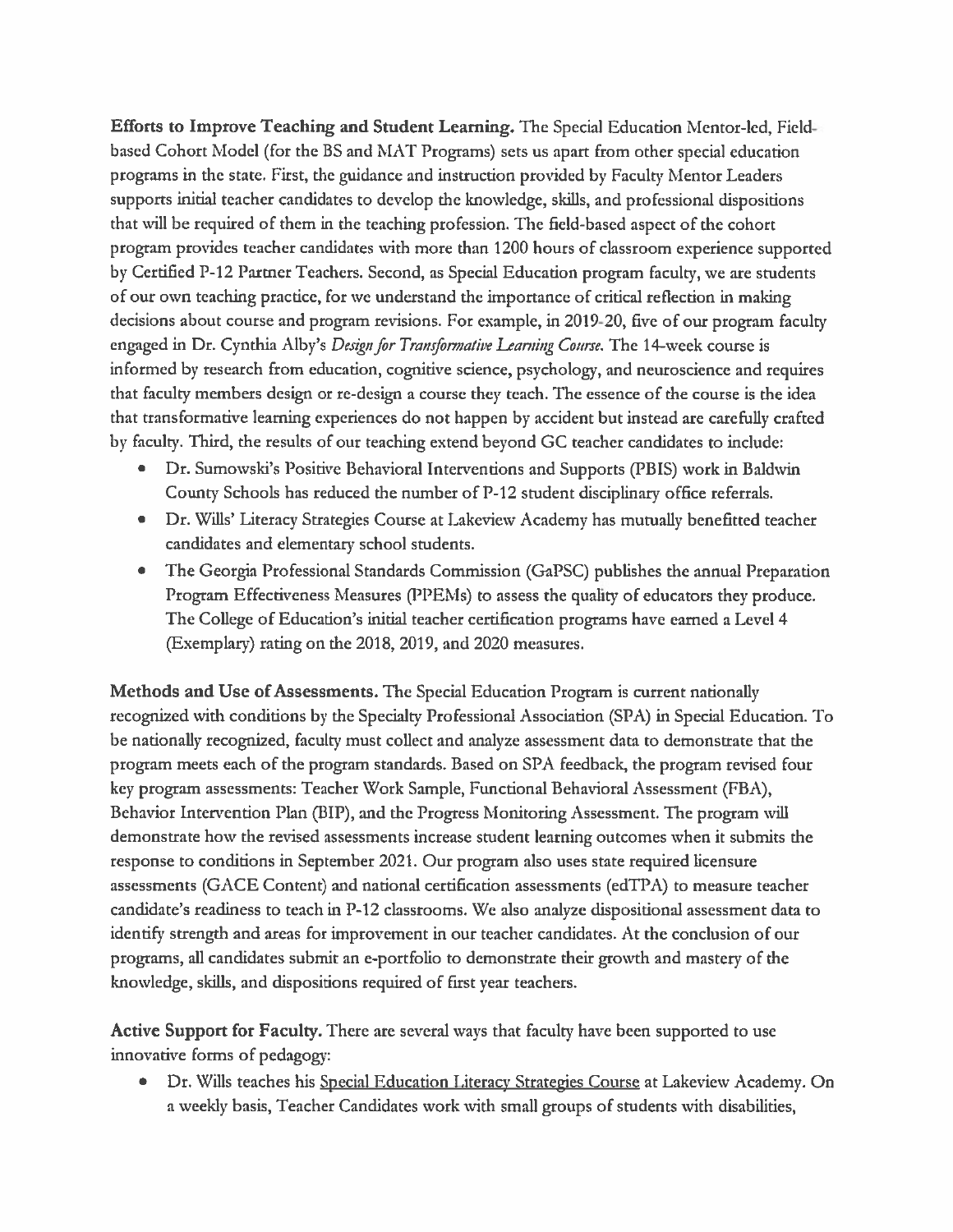implementing the literacy strategies recently taught. The students with disabilities benefit from small group literacy strategy instruction and the teacher candidates benefit from implementing what they learn in class with actual students with disabilities.

- $\bullet$ Dr. Rob Sumowski served as the Baldwin County Schools Professor-in-Residence for three years supporting Superintendent, Dr. Price, to rebuild the county's behavior support process from the ground up. Dr. Sumowski collaborated to develop cutting-edge coursework in PBIS, a nationally-recognized framework for proactive behavior management utilizing a data-driven, three-tiered continuum. He collaborated with the Georgia Department of Education (DOE) in the visioning process, ultimately developing a series of courses first approved as a BOR-level certificate in 2018, and subsequently validated by the Georgia Professional Standards Commission (GaPSC), which granted the program Endorsement status in 2019, making Georgia College one of the first two universities in the United States to offer a state-issued teaching certificate endorsement in this field.
- The Dean's Office also supported two groups of faculty to participate in the SMART  $\bullet$ Education Exchange Program to Finland to learn about their superb education system. Dr. Grimes and Dr. DeClouette visited two universities and several schools. As a result of their learning, Drs. Grimes and DeClouette have collaborated to present on their experiences at the national CEC Conference, "Will the U.S. Ever Get to the Finnish Line? Cross Cultural Lessons *Learned*," and they will present in Dubai at the DISES 2022 International Conference "Getting the UAE and the USA to the Finnish Line: Lessons from Finland's Education System."
- President Dorman, Provost Spirou, and Dean Peters have approved of Drs. DeClouette,  $\bullet$ Sumowski, and Wills to create an Inclusive Postsecondary Education Program (IPSE) for adults with intellectual disabilities.

Strong Links between Good Teaching and Awards. Of the five tenure track faculty, three are tenured, and one is currently being considered for tenure. There are three Associate Professors (two are currently being considered for promotion to Full Professor). The Assistant Professor is also being considered for promotion to Associate Professor. Faculty have been awarded \$189,260 in grants to support a variety of initiatives including the creation of an IPSE Program, a Scholarship in Teaching and Learning Mini Grant, several Community-based Engaged Learning (C-bEL) Mini and Master Grants to support faculty-community partner collaborations to benefit students, and two grants to support community partners: Life Enrichment Center and Georgia DOE School Improvement Grant for Georgia Academy for the Blind.

Department/Unit Policies Encourage Collaborative Faculty Efforts. It is important that teacher candidates learn a variety of pedagogical approaches to instruction. Co-teaching is a component of collaborative pedagogy that is part of our programs. We value opportunities to model for our teacher candidates the skills that we hope they will use in their own teaching. Dr. Wills and Dr. Muschaweck co-teach the 6-credit Research Thesis Course for the EdS Program. Coteaching is also a hallmark of our BS program when we have two cohorts. Additionally, two program faculty have collaborated with teacher candidates on several national and international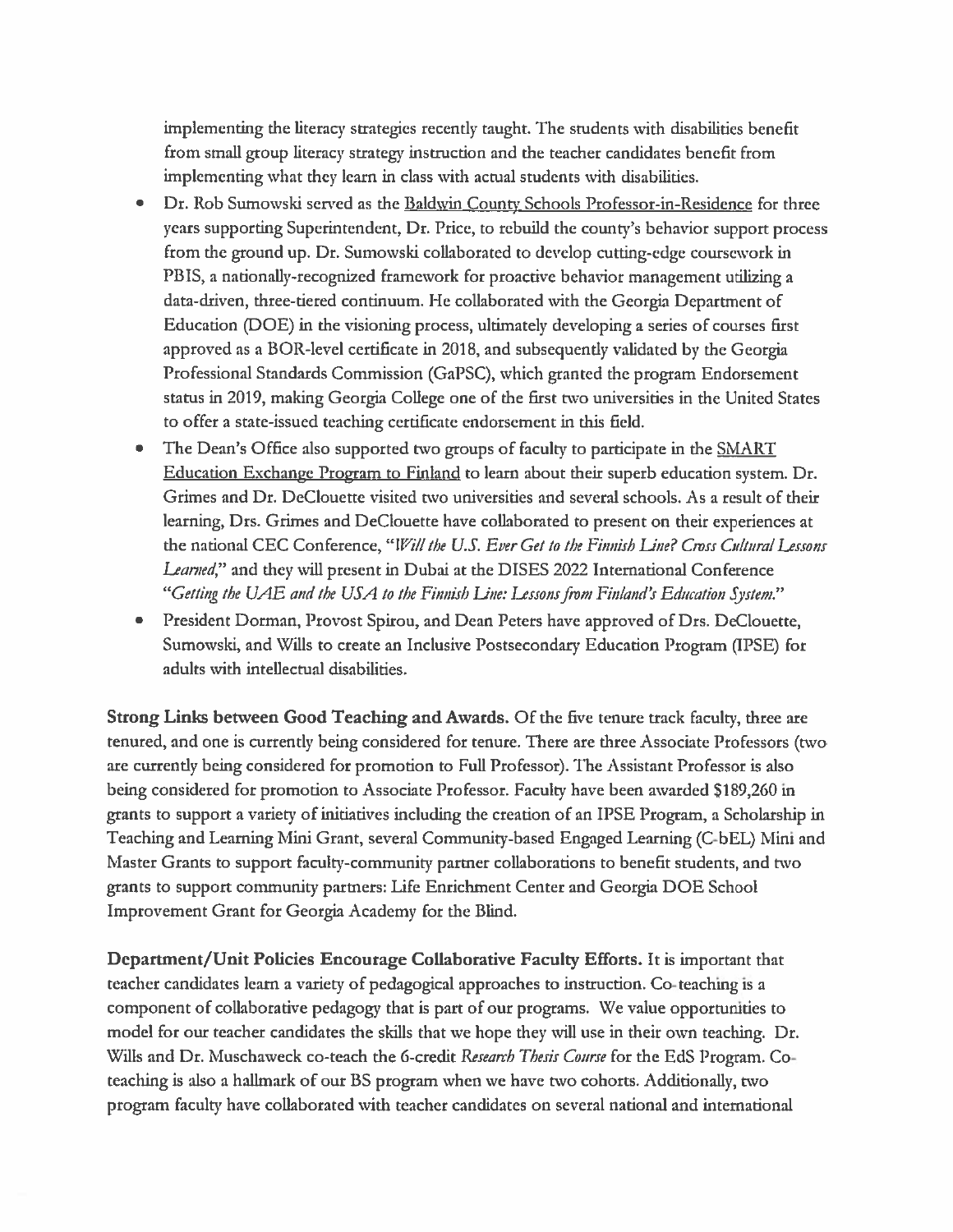conference presentations. We also highly value our collaborations with community partners (e.g., Life Enrichment Center, Georgia Academy for the Blind, Baldwin County Schools, etc.)

Ongoing Data-driven Process for Reviewing & Shaping Curricula. The Special Education program engages in several continuous improvement processes. The BS, MAT, and MEd Programs have been nationally recognized by the Council for Exceptional Children's SPA process. Recognition requires an analysis of three years of program data to demonstrate that the program is meeting the seven CEC Initial and Advanced Preparation Standards. We recently reviewed the EdS program to better align with the CEC Advanced Preparation Standards. This process identified areas of overlap in research and areas with reduced coverage in curriculum and assessment. A new course has been developed to provide greater curricular application for our teacher leaders with additional practice in areas of assessment, program evaluation, and mentoring.

Exemplary Programs for Student Success. Each of the seven program faculty serve as cohort mentor leaders and academic advisors across the four programs. Our program sponsors two study abroad programs, one to Tanzania and the other to London and Paris (for GC2Y and EDUC 2120 credit). Five of the seven faculty serve as faculty advisors for five registered student organizations: Georgia Association of Educators, Kappa Delta Phi (the international honor society in education), Best Buddies International, student chapter of Council for Exceptional Children (our professional organization), and Sigma Alpha Epsilon. Co-curricular work with students include: 1) serving on the Tim Tebow Night to Shine Planning Committee, 2) collaboration with the Baldwin County Life Enrichment Center with GC1Y students, 3) national and international conference presentations with teacher candidates; and 4) Community-based Engage Learning grants to benefit students.

Success of Students. Special Education cohort students have a 100% pass rate on the GACE Content Assessment. School district administrators seek out our program completers due to the quality of our programs. Most of our senior cohort students have job offers prior to graduation. All program completers who desire special education teaching positions are successful in finding jobs, usually in the district of their choice. Those completers who do not wish to teach typically continue with advanced degrees at GC and at other USG institutions. Many of our program completers serve as partner teachers for our current cohort teacher candidates. Qualitatively, a number of our program completers have been selected as School and District Teachers of the Year.

**Articulation of Quality.** Special Education Programs have been nationally ranked by two organizations. In 2016, Teacher.org ranked our undergraduate program 19th in the nation for Special Education. In 2019, OnlineU.org ranked our Master's Degrees in Special Education 12<sup>th</sup> in the nation and our Master's Degrees in Teaching 17th in the nation. In addition to these national rankings, the quality of our programs is evident in the quantitative data presented by the GaPSC Preparation Program Effectiveness Measures (PPEMs), GACE assessments results, edTPA assessment results, Teacher Assessment on Performance Standards (TAPS) (results of program completers), and by Employer Surveys of our program completers.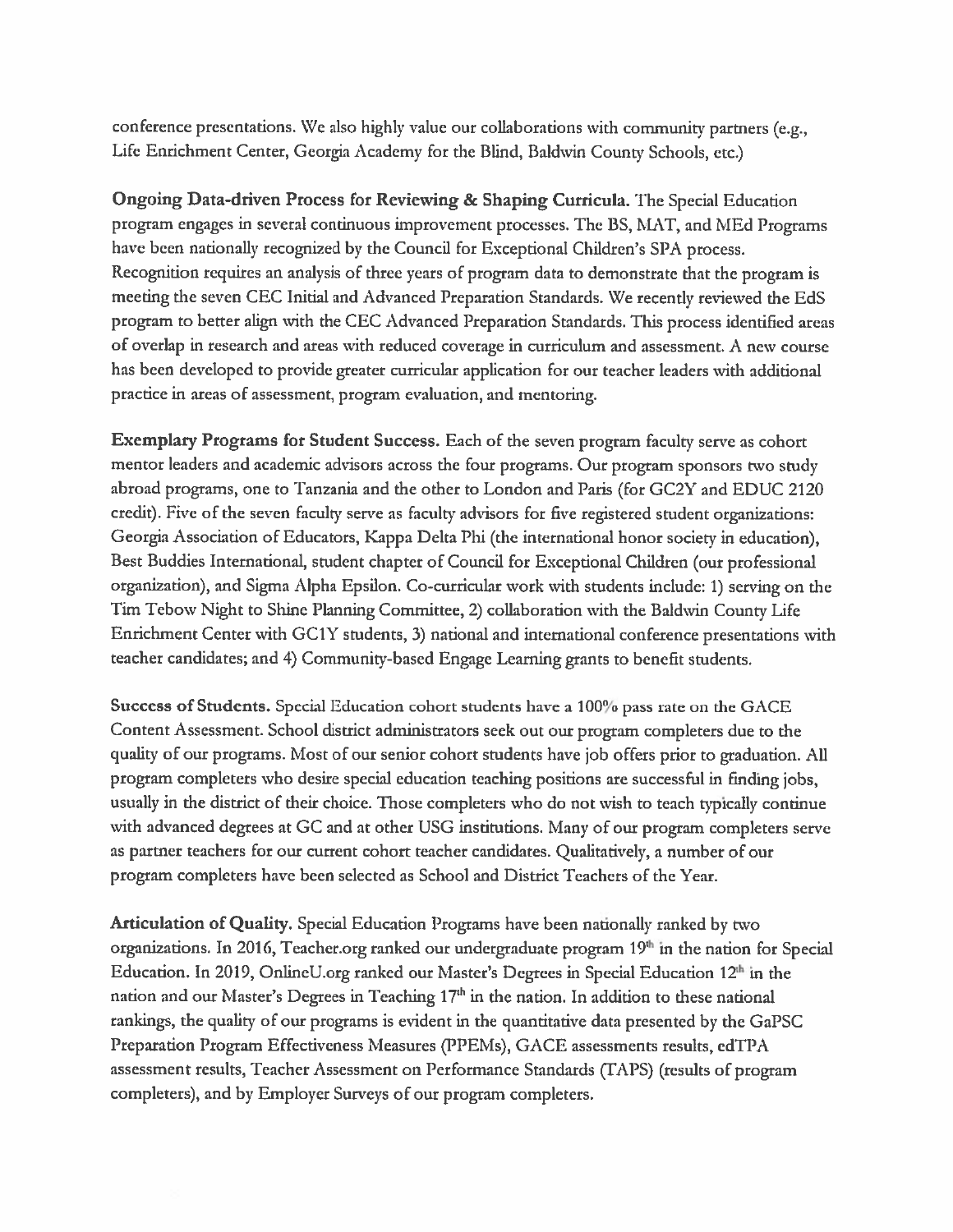## Georgia College & State University Special Education Program **Fact Sheet**

### **Enrolled Students**

Undergraduate Cohort Majors: 37 Undergraduate Service Course Non-Majors: 78 Master of Arts in Teaching Majors: 49 Master of Education Majors: 13 **Educational Specialist Majors: 10** Graduate Service Course Non-Majors: 88

**Total Enrollment: 253 Students Total Special Education Majors: 111** 

## **Faculty/Staff**

Total Faculty: 7 Total Staff: 0 Tenure Track: 5 Non-Tenure Track: 2 Part time: 3 Full Professors: 0 **Associate Professors: 3 Assistant Professors: 2** Faculty with Terminal Degrees: 6

## **Programs Offered/Delivery**

Bachelor of Science in Special Education - General Curriculum (Mentor Led Field Based Cohort) Master of Education in Special Education – General Curriculum (Partially Online) Master of Arts in Teaching in Special Education – General Curriculum (Online) Education Specialist in Special Education – (Partially Online) Positive Behavior Interventions and Supports Certificate (Online)

## Grants Awarded: \$189,260

#### **National Rankings**

2019 – OnlineU.org......12th – Master's Degrees in Special Education 17th – Master's Degrees in Teaching

2016 – Teacher.org......19th – Special Education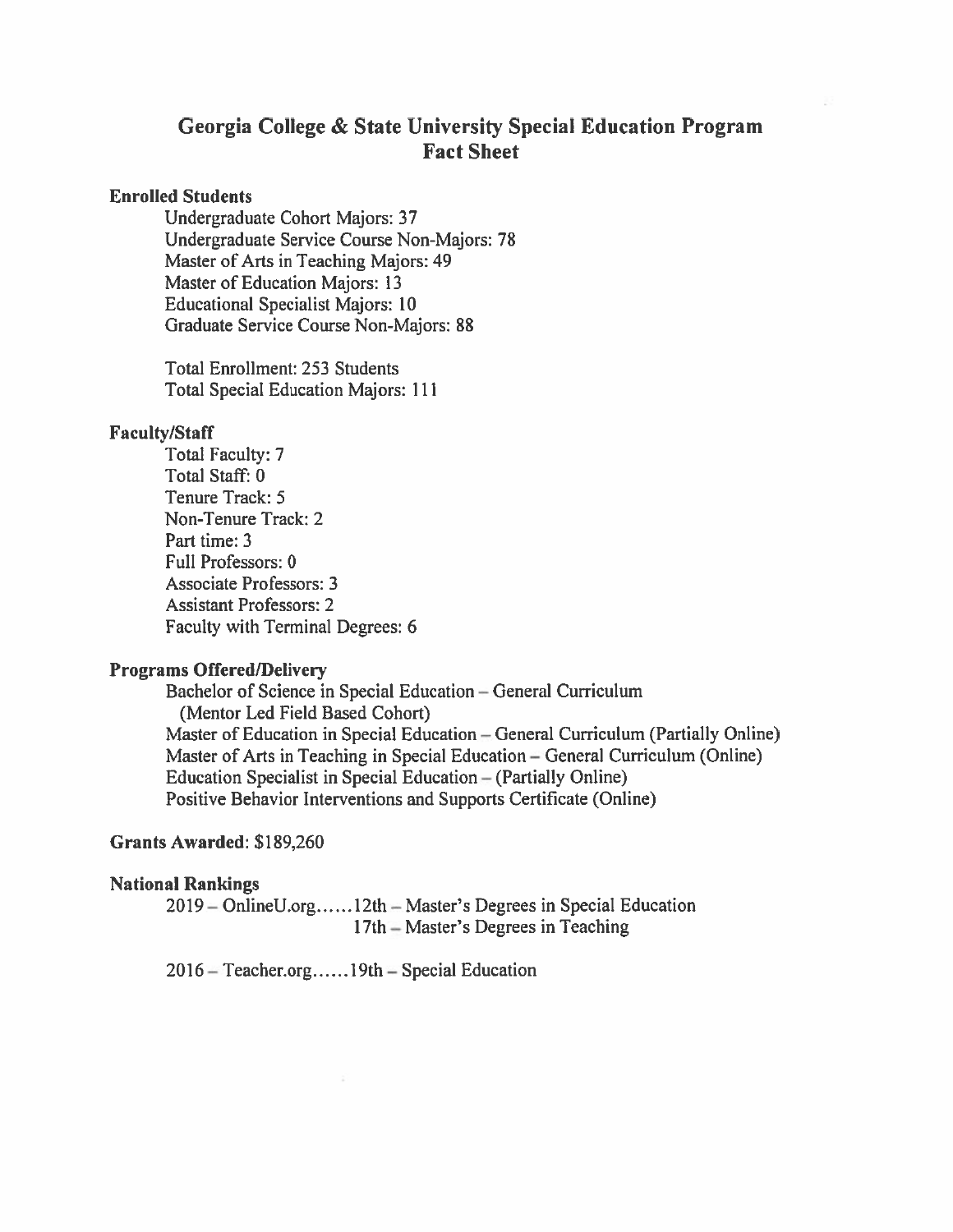### Unique Characteristics of Each of our Four Programs

The Special Education Program is unique in the College of Education and across Georgia College Programs in that we have four programs. We offer an undergraduate (BS) program and a graduate (MAT) program for teacher candidates seeking initial teacher certification in special education. At the advanced level, we offer a M.Ed. program for students who are already certified to teach special education and an Ed.S. program for students who have an M.Ed. and want to advance their teacher certification to the educational specialist level. We take pride in the quality and viability of each of our programs and believe that each program has unique characteristics that separate us from other universities and better align us with the mission of Georgia College.

#### **Undergraduate Program in Special Education**

#### **Mentor-Led Cohort Model**

On the undergraduate level, the foundation of the Georgia College initial certification programs is the mentor-led, field-based model of teacher preparation. Any mentor leader or student who has participated in our model of instruction will tell you that their cohort acts as their family on campus and the relationships formed last a lifetime. The faculty mentor leader strives to enhance collaborations and unity as we progress toward our common goal of becoming the best educators we can be. In this model, the mentor leader serves as a guide who knows the big picture of the progression toward becoming a teaching professional. We provide instruction and support the educational experiences for each individual student. The role of a mentor leader goes beyond classwork. We stay personally connected to our cohorts in aspects of life outside of education and beyond graduation. This spring, one of our mentor leaders will officiate the wedding of his former cohort student.

#### **On-Site Literacy Strategy Class**

One unique aspect of our undergraduate program is on-site Literacy Strategies course that is taught annually at Lakeview Academy. This course is taught in a way that is mutually beneficial to both the teacher candidates and the students with disabilities. The teacher candidates are provided with opportunities to work with actual students with disabilities implementing the specific literacy strategies taught in our class. The students with disabilities benefit from small group literacy strategy instruction and the teacher candidates benefit from implementing what they learn in class with actual students with disabilities. Everyone benefits from the relationships established between our teacher candidates and the students and both groups look forward to the interaction each week.

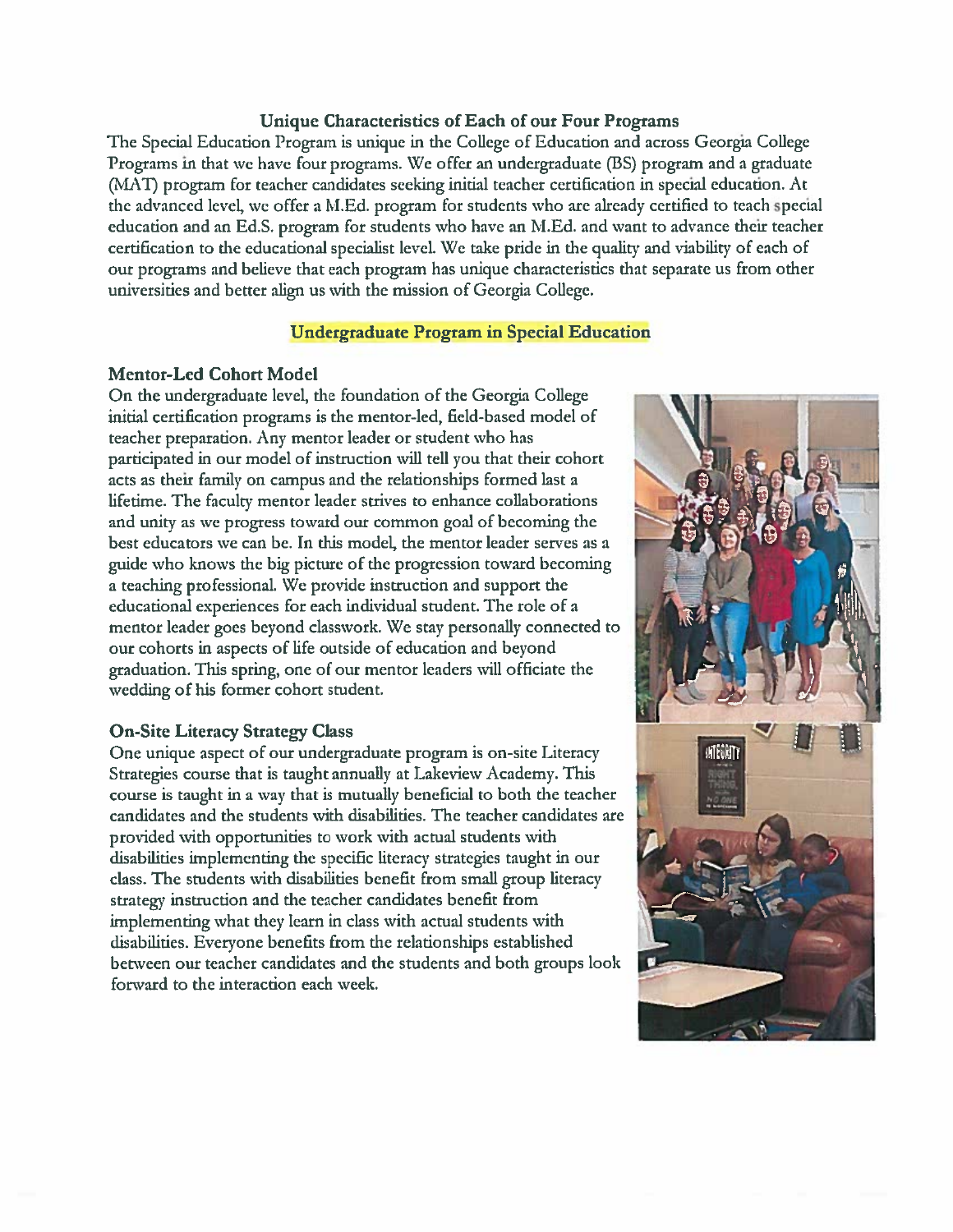## **Comprehensive System of Assessment**

The Special Education program administers and collects data on eight program and unit assessments. The program faculty use the resulting data to (a) assess individual and collective student progress toward standards, and (b) use the data for program improvement. Vital to our field-based model is the integration of course content into field-based experiences. Of our eight assessments, six of them have field components that provide teacher candidates with opportunities to construct knowledge through the application and interpretation of course content in authentic settings. These applied opportunities, in conjunction with high quality mentoring, guide candidate development of targeted knowledge and skills needed for successful inservice practice.

| <b>B.S. Special Education</b>                                |                                                                                                                                                                                                           |  |  |  |  |  |  |
|--------------------------------------------------------------|-----------------------------------------------------------------------------------------------------------------------------------------------------------------------------------------------------------|--|--|--|--|--|--|
| <b>Assessment</b>                                            | Course or Time Given                                                                                                                                                                                      |  |  |  |  |  |  |
| <b>Foundations Notebook</b>                                  | EDEX 3110 Foundations in Special Education/ Fall<br>Semester 1                                                                                                                                            |  |  |  |  |  |  |
| <b>FBA and BIP Projects</b>                                  | <b>EDEX 4275 Individual and Classroom Management</b><br>Semester 3 Fall                                                                                                                                   |  |  |  |  |  |  |
| <b>Teacher Work Sample</b>                                   | EDEX 4124 Instructional and Curriculum Planning for Mild<br><b>Disabilities</b><br>Semester 3 Fall                                                                                                        |  |  |  |  |  |  |
| <b>Progress Monitoring Project</b><br>(formerly RTI Project) | <b>EDEX 4276 Educational Assessment and Evaluation</b><br>Semester 3 Fall                                                                                                                                 |  |  |  |  |  |  |
| <b>Family Collaboration Project</b>                          | <b>EDEX 3170 Culture Identity and Diversity in Teaching</b><br>Semester 2 Spring                                                                                                                          |  |  |  |  |  |  |
| <b>COE Ethics Module</b>                                     | <b>EDEX 3002</b><br>Junior Field Placement II<br>Semester 2 Spring                                                                                                                                        |  |  |  |  |  |  |
| <b>Field Experiences Assessment</b><br><b>CAPS</b>           | End<br>Medial<br><b>Beginning</b><br>Senior Spring<br><b>Junior Fall</b><br><b>Junior Spring</b><br>Student teaching<br>Field Placement I Field Placement II<br>Internship                                |  |  |  |  |  |  |
| Professionalism Disposition Assessment<br>PBDA               | End<br>Beginning<br><b>Medial</b><br><b>Senior Spring</b><br><b>Junior Fall</b><br><b>Junior Spring</b><br><b>Student teaching</b><br><b>Field Placement I</b><br><b>Field Placement II</b><br>Internship |  |  |  |  |  |  |

#### **Sample Program Assessment**

One program assessment that is particularly valuable and unique to our program is the Family and Professional Partnership Project. For this project, teacher candidates interview a parent of a child with disabilities from a different cultural background. Through this process, they discover some of the challenges faced by families affected by disability. They also learn strategies for translating this information into culturally relevant teaching practices. Additionally, this project challenges our candidates to consider their own biases and examine their own attitudes about working with parents and families of their students. Dr. DeClouette made a national presentation of this project along two teacher candidates.

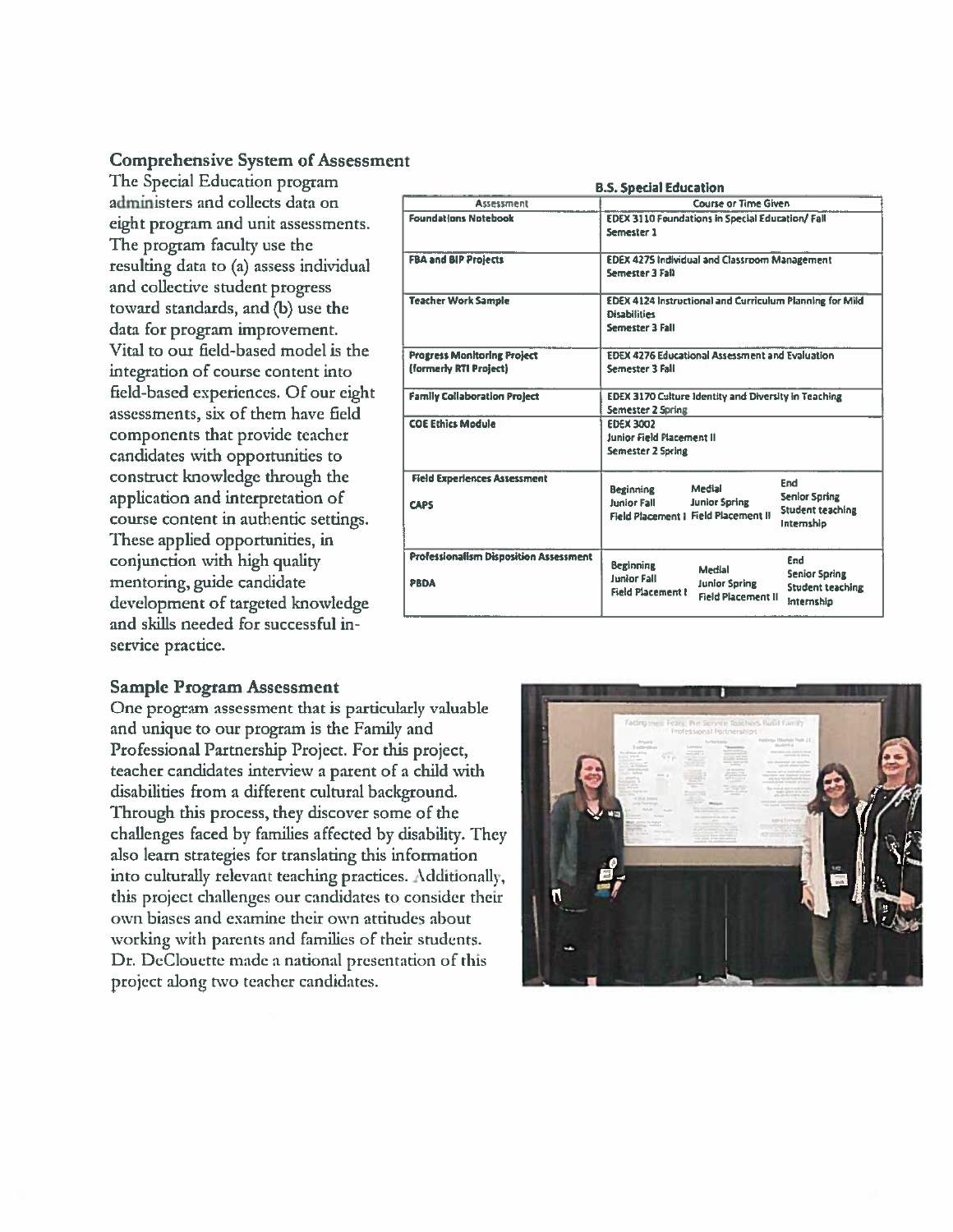#### **MAT Program in Special Education**

During the summer of 2019, the faculty at Georgia College completed the conversion of our MAT in Special Education program to a 100% online format. One of the aspects of our face-to-face program that made it successful was our cohort-based, mentor-led model of teacher preparation. The result was a successful close-knit learning community of students and faculty that supported each other not only academically but also in multiple aspects of life. As educators, we know that the creation of community increases the likelihood of student success whether it is in an online environment or a face-to face environment. Our goal for our newly online MAT program was to maintain the student and faculty relationships of our face-to-face program while changing the format to online

#### **Retained the Mentor-Led Cohort Model**

We retained our mentor-led, cohort-based model in place for our fully online program. We currently have two cohorts of students. Each cohort takes all of their special education classes as a cohort. Each cohort is also assigned a mentor leader who will be with them throughout their journey in the program, teaching them at least one class per semester and serving as their "go to" person in times of need as well as times of celebration. Also, in retaining the cohort model, students are able to form relationships with each other and maintain contact in and out of class and make themselves available to each other and supportive of each other.

#### **Create an Outside Communication Platform**

We created a space outside of our learning management system to maintain ongoing communication between students and faculty and among students themselves. In our MAT program, we use the Basecamp app for this purpose. In Basecamp, students and faculty can post messages to the group or select members of the group. The most impactful use of Basecamp is that if a student has a question about a class, they can post the question and either a professor or a fellow student can answer the question in a timely manner. Having students take ownership of each other's questions is helpful for both students and professors. As professors, not having my email inbox flooded with the same question or news of the same non-functioning link, is certainly helpful to our productivity.

|               |                 | <b>MAT SPED Cohort - Class of 2021</b>                                                                                                                                                                         |                     |    |
|---------------|-----------------|----------------------------------------------------------------------------------------------------------------------------------------------------------------------------------------------------------------|---------------------|----|
|               |                 | Show discussions sorted by paweed and litter by the                                                                                                                                                            | Tool Limit Pitchese |    |
|               | <b>B</b> Data C | Fall Plassmant Seraethdrett - Sixtua Than Pac., Has anytooly completed the second<br><b><i><u><u>estima</u></u></i></b><br>ession-ment for the internalists class? Now are we supposed to complete the rubric. | 5433                |    |
|               | Date C.         | EP - Has anytatch started antimo the EP for Survey 8                                                                                                                                                           | Jun 9               |    |
|               | Dr It           | Ealt 2023 Registeration Counter CRNs Chestia You're wolcome.                                                                                                                                                   | Ad 4                |    |
| @K oc∎        |                 | Fail Pieceswats Soveedsheet Internation Needed, Low are - Trans (  000 CD) (20) (20) (20) (20)                                                                                                                 | 2414                | 39 |
| <b>OK</b> DLL |                 | Program Admission Assessment (PAA) Status   Georgian   You're encoure                                                                                                                                          | 533                 |    |
|               | luquerje d      | Reed a 100s Nels, (iii) you call need hero 4782345875 & be harry at 830.                                                                                                                                       | $2 + 20$            |    |
| GS 9⊧P        |                 | Courtes View Ann - "The Public" - Collect: As you know it shared the process for article up<br>$-01$<br>Georgia View replications (wast to let you visive that you can also download a Georgia View            | $\lambda > 20$      |    |
|               | Susan B.        | Education than 1978 wasaness only tall has aristine studied the securit observation esservators? I<br>am unders by what and where my thoughts should be written on the Darkston Rubro.                         | $3.0 - 29$          |    |
|               | Dr. R           | Dans's Math Teacher Quantion - Dave asked Are there any well teachers in this co-hort? I'm interest<br>bacause TPI trying to write a lesson plan valvo math as the subsect for a SIP crede class and I'm       | 7.m 25              |    |
|               | <b>Mounted</b>  | Verzi Diegenz, Thank you<br>⇔                                                                                                                                                                                  | $5 - 25$            |    |
|               |                 | Stephen W. Lessen alams Bundars Tax are the leadier candidate You put your name. Fillumed here is a state<br>FDF decument settled "Streates for Achienna Rina Knowledge" Jive the one as the booklet           | $5 - 75$            |    |
|               |                 | Books policed a place throughout . I come in the case was a collection for the factor of the Collection                                                                                                        |                     |    |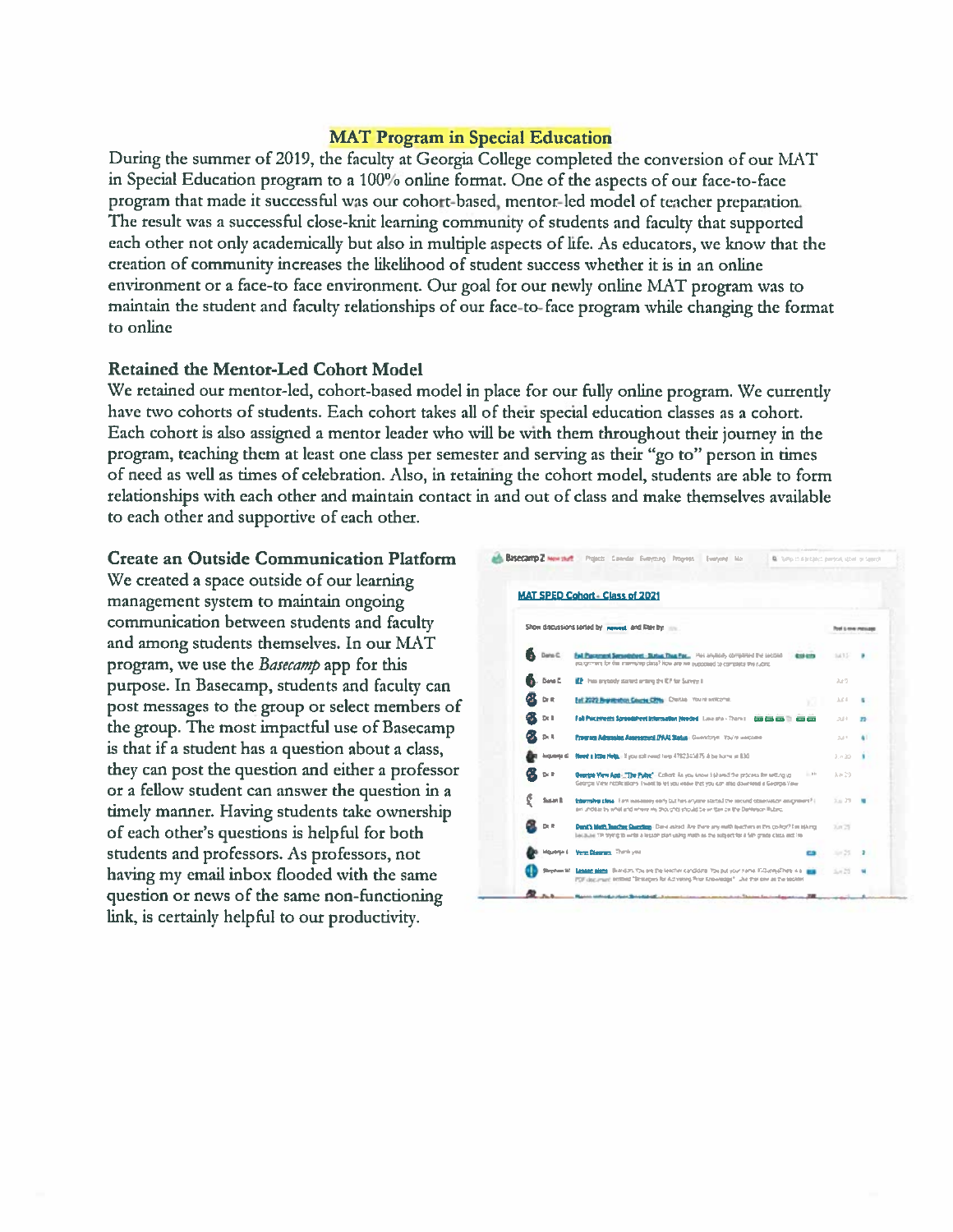#### **Student Visibility**

Students need to be visible to each other. Students being able to see and interact with fellow students usually helps them realize that the they are not alone through this process and can be seen as members of the same team. In an attempt to make students visible to each other, we use the Flipgrid app to have video discussion boards. Many of our students were familiar with Flipgrid and were able to help each other. In addition, the Flipgrid app is user friendly on phones. When we compare the student engagement in traditional written discussion board versus video-based discussion boards, students are much more like to spend time viewing, rather than reading, the posts of others and responding to those posts. At the beginning of the program, many students are scripted and rehearsed in their video discussions; by the end of the first course, students are able to be themselves and feel comfortable sharing ideas in a less than perfect, more human, manner.

#### **Diversity**

Our MAT program also adds needed diversity to the Georgia College student body as well as the teaching force. Our program has always been one of the most diverse on campus. While key initiatives of the university is to increase minority enrollment, we in the College of Education additionally recognize and value the need for increased diversity in the teaching field. We recognize that students of all ethnicities need to see diverse teachers and that students of color need to see "people like them" as their teachers. Finally, our MAT program fills a state need for quality special educators. Because of a lack of fully certified special educators, school systems are being forced to employ provisionally certified teachers to fill vacant positions. With the expansion of our MAT program, we are doing our part to ameliorate that need.

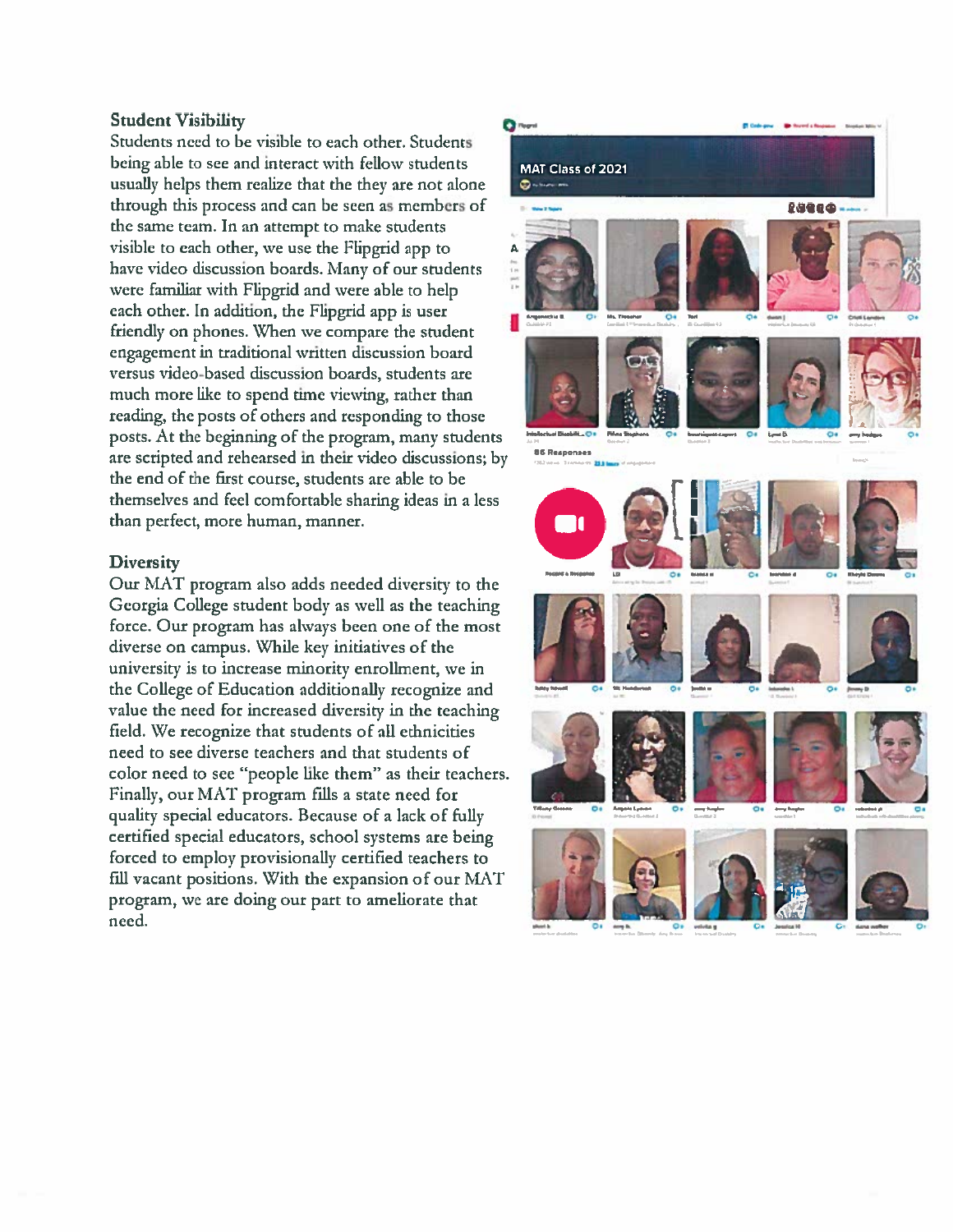### **M.Ed. Program in Special Education**

Our Master of Education (M.Ed) in Special Education program is practitioner focused, cross categorical, and covers instruction in grades P-12. The overall theme of the curriculum for this degree program is student behavior.

#### **Behavior Focus**

Positive student achievement gains are regularly found when instruction is accompanied by effective classroom management and student behavior management. Conversely, the inability to manage student behavior is seen as a primary factor in teachers leaving the profession within five years at a rate close to 50%. During the M.Ed. Program, each student: a) completes an evaluation of school behavioral approaches for their schools, b) writes data driven functional behavioral analysis (FBA) for a student they teach, and c) use this data to develop a behavior intervention plan (BIP). The FBA and the BIP utilize positive supports and reinforce appropriate behaviors while avoiding punishment. A key goal in the development of this program is the positive approach to classroom and behavior management, avoiding the stereotypic loud voices and corporal punishment that is still associated with Georgia Schools in favor of de-escalation and reinforcement of positive behaviors.

#### **Embedded PBIS Endorsement**

Georgia College's Positive Behavior Interventions and Supports (PBIS) Endorsement is an innovative series of three online courses designed for teachers in real-world classrooms. Project-based, rather than exam-based, this program includes a substantial imbedded discussion component where teachers have an opportunity to network, share experiences and ideas, and learn from both faculty and fellow practitioners from around the state. This forum and the series as a whole, have been described as a breath of fresh air for sharing ideas and best practices that work in real-world classrooms. The PBIS Endorsement was written and is taught by Dr. Rob Sumowski who recently served on the Georgia Professional Standards Commission Task Force that led to the creation of Georgia's Endorsement in PBIS, the first of its kind in



the country. In this role, he co-authored both the Georgia PSC's State PBIS Standards and Guidance Documents.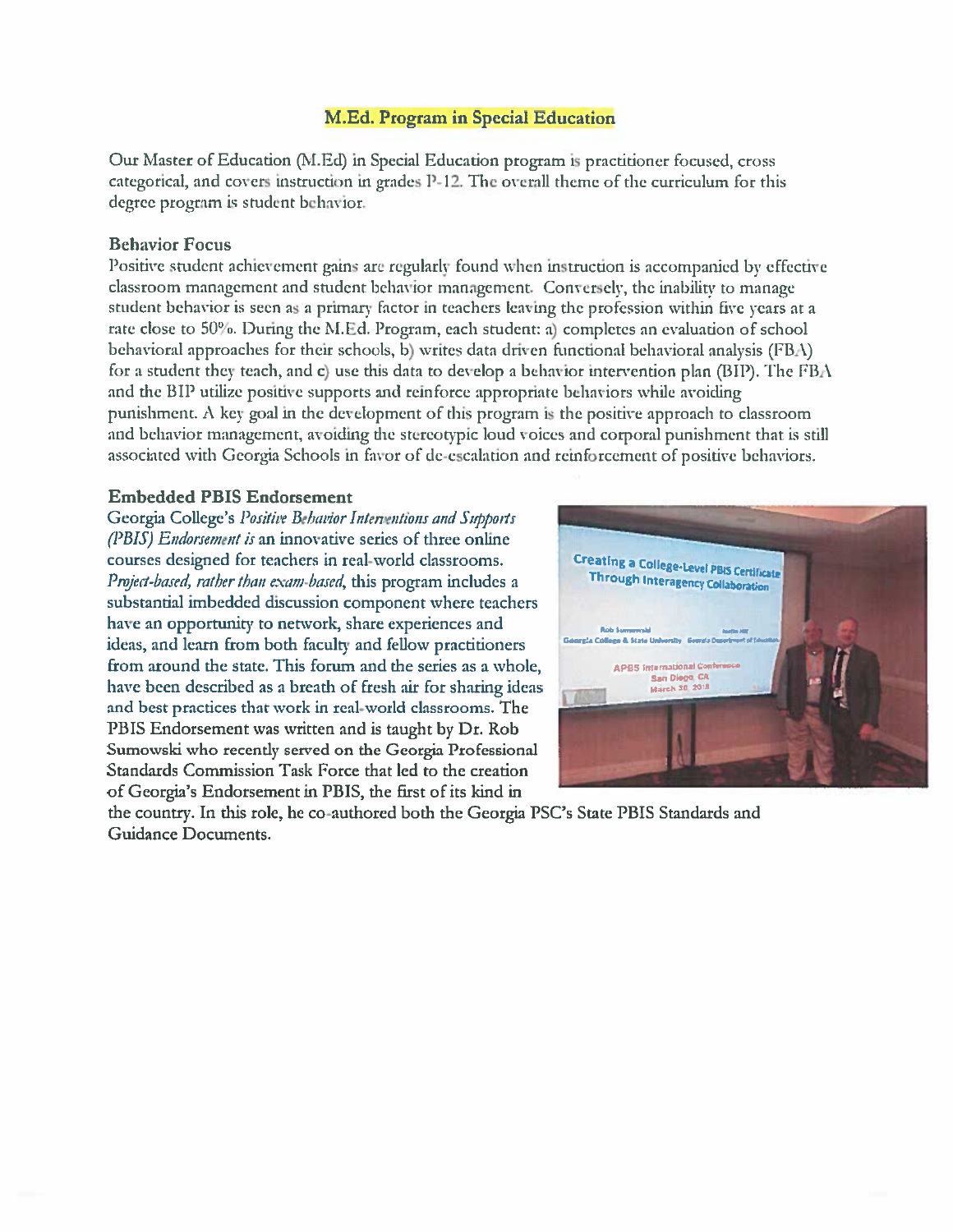#### **Ed.S. Program in Special Education**

The Ed.S program builds upon work completed at the master's level, targets the knowledge and skills for translating research into evidence-based practices with students with disabilities, and prepares advanced practitioners to be architects of change and leaders in the professional community.

#### **Single Subject Research**

Much of the Ed.S. program is centered around the development of students' theses. As part of their thesis development, all students complete the IRB process, implement their studies, write their results and conclusions sections and disseminate their findings. One unique aspect of our Ed.S. program is that the design of nearly each of our theses is single-subject. In special education, a major part of the duty of a teacher is to provide interventions to a small number of students and monitor the ongoing progress of students before and after the implementation of an intervention. In our program, we teach Ed.S. students the process of resolving classroom issues using literature, and give them the knowledge, skills, and confidence to implement and collect data on the success of those interventions.



#### **Dissemination of Results**

A second unique aspect of this program is that every student disseminates their thesis either through a conference presentation, journal submission, or through a school professional development session. The greatest impact of this program is that it works to address the research to practice gap in our schools, as a result of the thesis process and dissemination.

#### **Grant Writing to Implement Leadership Plans in Schools**

At Georgia College, we recognize that teachers are the cornerstone of any initiative that improves teaching and learning. In the final semester of the program, Ed.S. candidates utilize the knowledge and skills that they have learned throughout the program and develop a leadership plan for themselves and complete a grant application to help implement their leadership plan. These grants allow teachers to develop and execute projects while also cultivating teachers' expertise to position them as leaders driving transformation in schools, districts, and states.

#### April Durel,

Congratulations! You have been awarded the CEC Mini-Grant!

The CEC treasurer will be sending your school a \$500 check with your name on it to go toward the supplies you need. We are sending it to the address on the application. The money should be there in a few weeks. We are also requesting that you send us pictures for our website when you get everything up and running with your new equipment.

If you have any questions, please let me know.

Thank you for your service to children with disabilities,

**Sincerely** 

The Georgia CEC Mini-grants Committee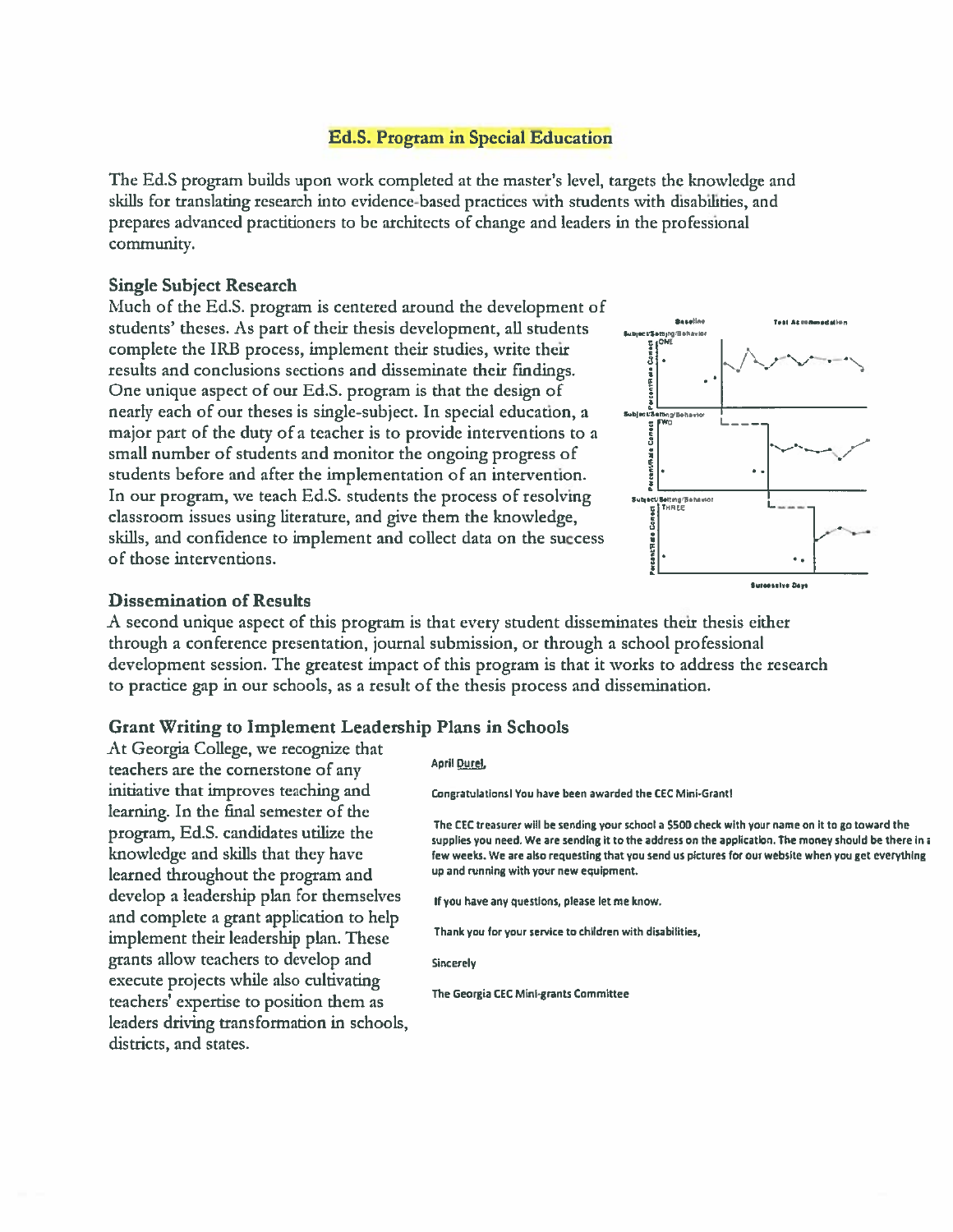## **Study Abroad: Tanzania**

In July 2019, Dr. DeClouette led her 3rd study abroad trip to Tanzania. The purpose of the Tanzania Study Abroad Program is threefold: 1) To expose students to East African geography, culture, and language (Swahili); 2) To observe and volunteer at local schools and community centers serving individuals with disabilities; and 3) To explore Maasai culture, in general, and their cultural understandings of disability in particular. By the end of the program, students articulate how Tanzanians construct understandings of disability and how those understandings translate into teaching practice and community inclusion/exclusion. Students also reflect upon what it means to be an American in an international context.

Students spend three days observing and participating in programs and classes at Sebastian Kolowa Memorial University, a university in Lushoto that is known for preparing and training special education teachers. In addition to volunteering at several schools serving students with intellectual disabilities, study abroad students also visit the following organizations:

- Shanga Shanga is a business that employs  $\bullet$ adults with disabilities in jewelry making, glass-blowing, painting, and weaving. Their products are sold throughout East Africa.
- The Plaster House is a place for children to rehabilitate after they come to the city for corrective surgeries (e.g., cleft lip, club foot, etc.). Since most Tanzanians live in rural villages, the Plaster House plays a vital role in children's recovery before they return home.
- Sibusiso is an organization that provides support for mothers and their babies born with physical disabilities such as cerebral palsy and spina bifida. The programming at Sibusiso teaches mothers how to provide physical therapy and fine-motor skills development once they return home.
- IF TOI AKE MANYARA HIPPO
- Selela Village is a rural Maasai village. Dr. DeClouette returns to the village each year to work with a grassroots parent organization on the goal of building a school for the Maasai children with disabilities, children who are otherwise excluded from attending school.

**Grants Received from Special Education Program Faculty (totaling \$189,260)** 

2020 Scholarship of Teaching and Learning (SoTL) Fellowship and Mini Grant (\$500) Georgia College & State University - Center for Teaching and Learning. Dr. Muschaweck wrote a funded research project related to teaching and learning.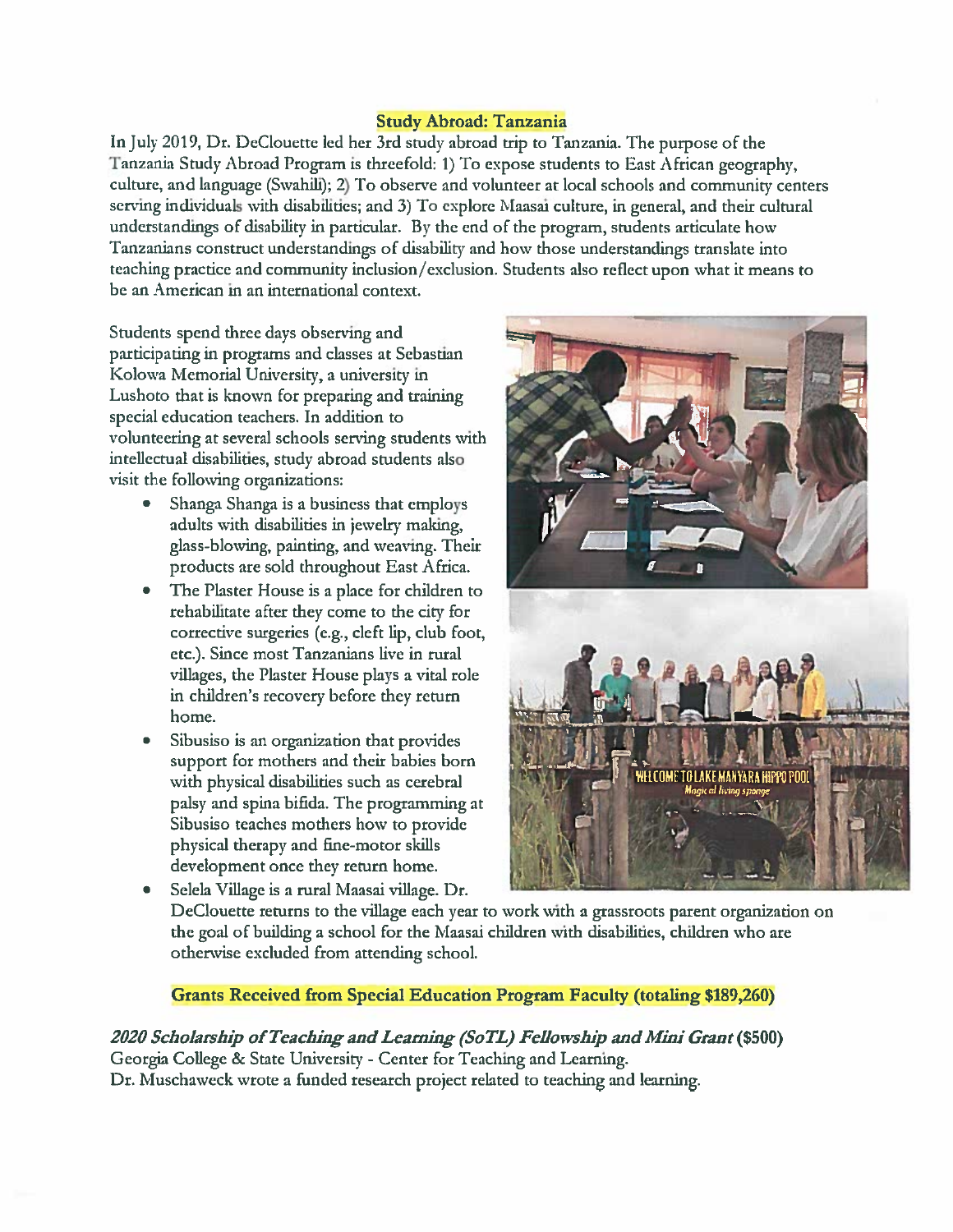## 2019 Inclusive Postsecondary Education Implementation Grant (\$25,000)

Georgia State University, Center for Leadership in Disability

Duration of Grant: October 2019 - September 2020

Drs. DeClouette and Sumowski co-wrote a funded grant to support the hire of a part-time program director to start the Inclusive Postsecondary Education program at Georgia College.

## 2018 Inclusive Postsecondary Education Exploratory Grant (\$10,000)

Georgia State University, Center for Leadership in Disability

Duration of Grant: January - September 2019

Drs. DeClouette and Sumowski co-wrote a funded grant to support travel for site visits to Inclusive Postsecondary Education (IPSE) programs in the southeast. It also supported travel to Georgia IPSE Consortium quarterly meetings and TPSID Project Director's Meeting in Boston.

## 2018 Community-based Engaged Learning (C-bEL) Mini Grant: Best Buddies Gives *Back* (\$2,500)

## Georgia College & State University

Dr. DeClouette co-wrote (with GC Senior Director for Community Engagement, Kendall Stiles and Executive Director of the Life Enrichment Center, Barbara Coleman) a funded grant to support the RSO, Best Buddies. Grant funds supported Best Buddies participants (adults with intellectual disabilities and GC students) to perform various community service projects.

## 2017 Community-based Engaged Learning (C-bEL) Master Grant: Be the Change You Wish to See in the World (\$30,000)

## Georgia College & State University

Dr. DeClouette co-wrote (with Executive Director of the Life Enrichment Center, Barbara Coleman) a funded grant to create meaningful inclusive opportunities for adults with intellectual disabilities around Baldwin County and GC students. Students engaged in awareness training, created meaningful activities and service projects, and encouraged self-advocacy, self-awareness, and self-expression through planned activities.

## 2017 Community-based Engaged Learning (C-bEL) Mini Grant: Building Bridges Between Georgia College and Tanzania (\$2,500)

## Georgia College & State University

Dr. DeClouette wrote a funded grant to support the development of an engaged learning experience in Tanzania for GC students studying abroad. The goals were: 1) to create well-developed reciprocal relationships with a university, a rural school, and a village that will be nurtured through the annual study abroad program; 2) to develop students who are informed global citizens through their active participation in community engagement in Tanzania; and 3) to develop students' critical reflection skills that they will continue to use throughout their lives.

## 2017 Community-based Engaged Learning (C-bEL) Mini Grant: Establish and on-site Literacy Strategies course at GNETS of Oconee (\$2,500)

Dr. Wills wrote a funded grant to purchase books, supplies and professional development needed to teach a GC Literacy Strategies class on-site at GNETS of Oconee, providing service learning opportunities that involved Special Education teacher candidates working with students with severe emotional behavioral disorders.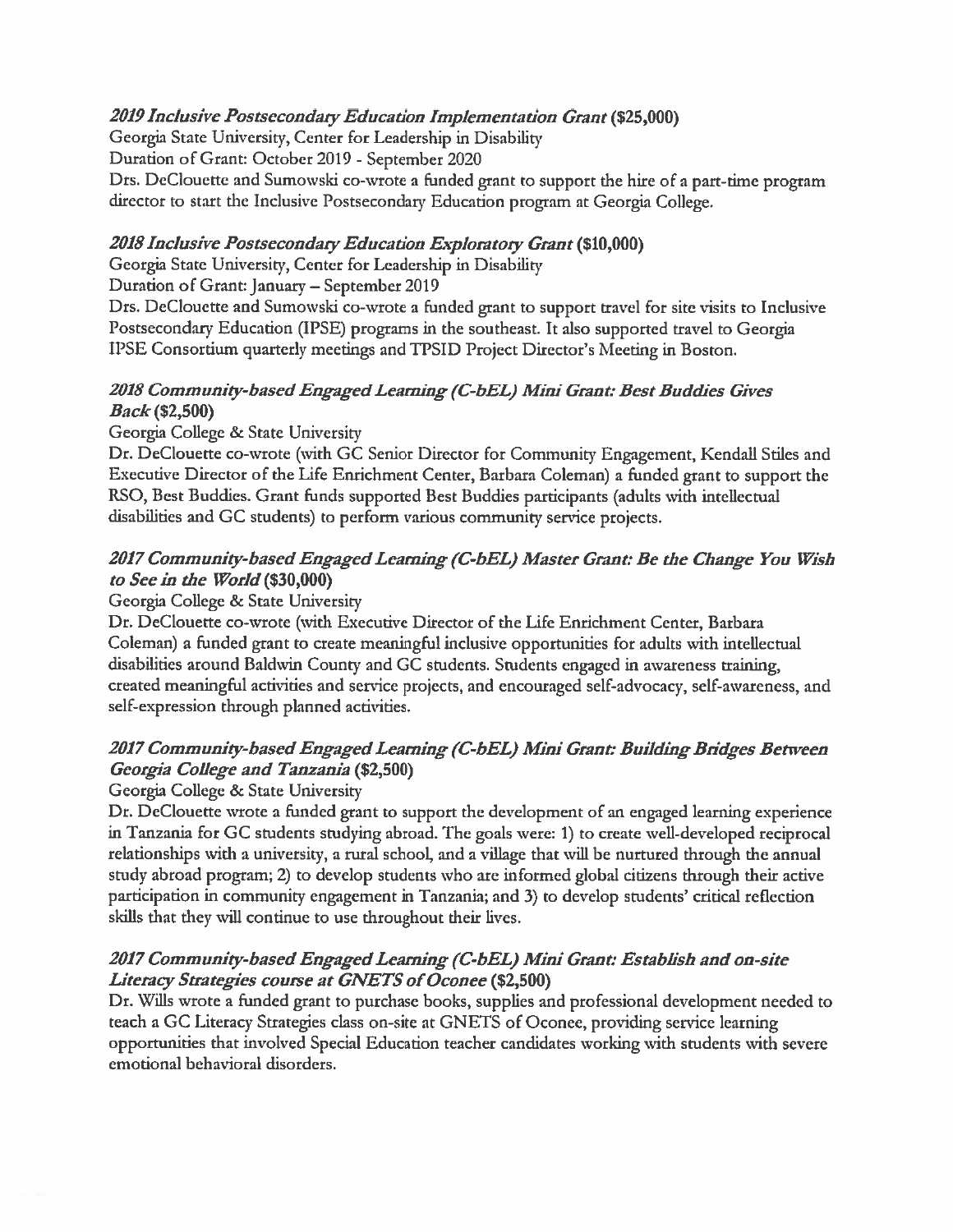## 2017 AWS Foundation Grant (\$100,000)

Dr. DeClouette co-wrote (with Executive Director of the Life Enrichment Center, Barbara Coleman) a funded grant over four years to create the Creative Enrichment Center, where adults with intellectual and developmental disabilities engage with GC students in social/leisurely evening and weekend activities.

## 2017 Faculty Research Grant: Cross-Cultural Diversity in Special Education  $(Tanzania)$  (\$1,260)

## Georgia College & State University

Dr. DeClouette wrote a funded grant to conduct semi-structured interviews in Tanzania with university students studying to become special education teachers, with caretakers of children with disabilities, and with adults with disabilities employed by Shanga.

## 2016 International Development Grant (\$2,000)

Dr. DeClouette wrote a funded grant awarded by the International Development Grant Committee to support a site visit to Tanzania to set up a yearly study abroad program.

## 2015 Georgia Department of Education School Improvement Grant (\$13,000)

Dr. Wills and Dr. Sumowski wrote a funded grant to establish and manage professional learning communities for professional development at the Georgia Academy for the Blind.

## Faculty Awards, Accomplishments, & Recognitions

2020 Georgia College's Academic Affairs Irene Rose Community Service Award. Dr. DeClouette was recognized for her community collaboration with the Life Enrichment Center.

2020 Scholarship of Teaching and Learning Fellow. Dr. Muschaweck was chosen as a fellow, by the Center for Teaching and Learning, for her research project related to learning outcomes that involve expression of choice.

2020 College of Education Powell-Whipple Award. Dr. Roddran Grimes was recognized by the College of Education at the COE Awards Ceremony for her community work with the Tim Tebow Night to Shine Planning Committee.

2019 Georgia College's Academic Affairs Craig M. Turner Excellence in Service Award. Dr. Wills was recognized for his years of service to the COE, to the profession, and to GC.

2018 Gulf South Summit Outstanding Service-Learning Collaboration in Higher Education Award. Dr. DeClouette was recognized with Life Enrichment Center Executive Director, Barbara Coleman, for their commitment to providing meaningful experiences for adults with intellectual disabilities and GC students through their numerous collaborations.

## 2018 College of Education Powell-Whipple Award

Dr. DeClouette and Life Enrichment Center Director, Barbara Coleman were recognized by the COE at the COE Awards Ceremony for their university-community partnership.

2018 - Present: GC Active Learning Fellow. Dr. Wills is a current Active Fellow.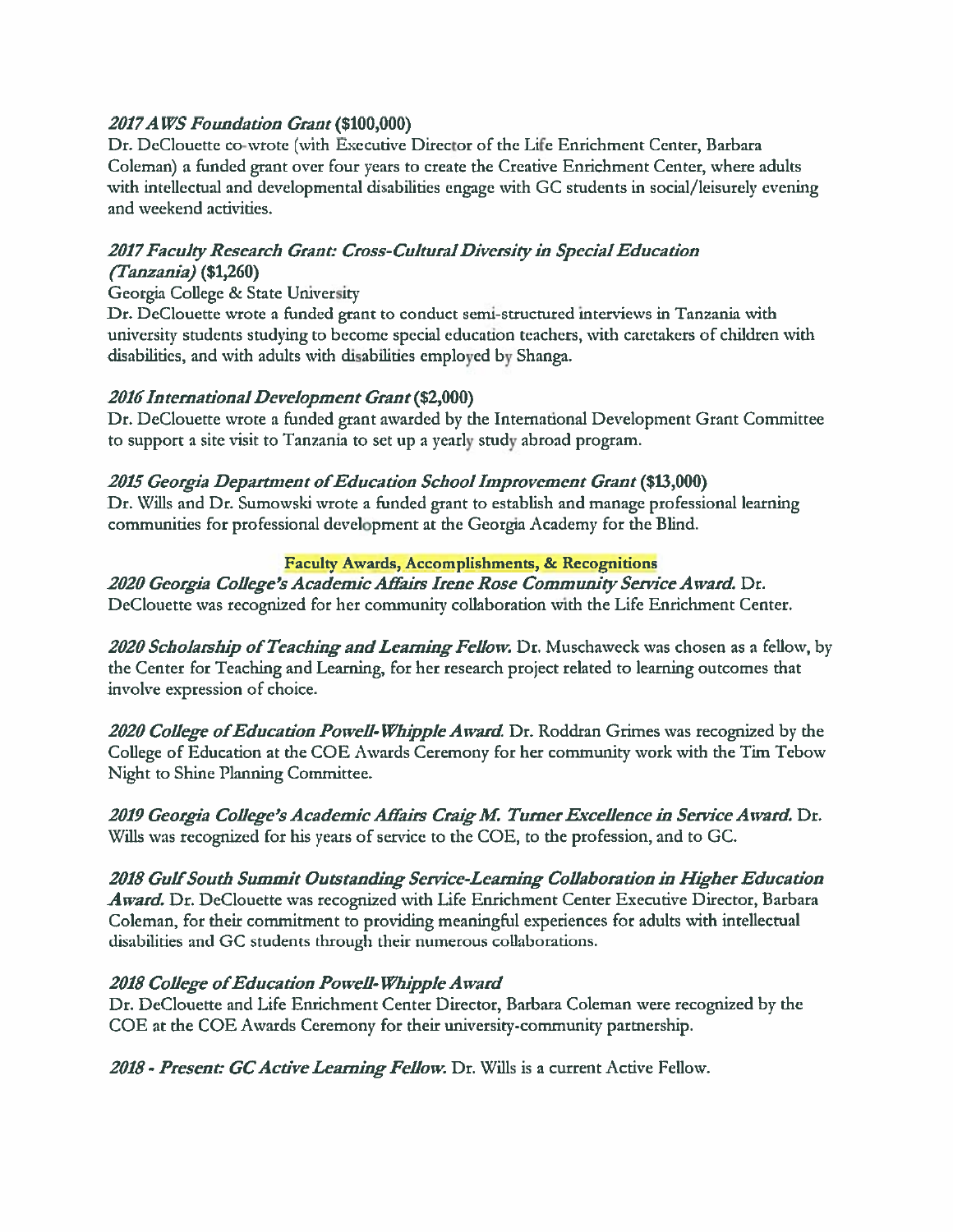#### **Awards and Accomplishments of Program Completers**

#### **School District Teachers of the Year:**

2020-21 - Sandy Palmer, Oconee County Schools, GA 2018-19 - Modupeola Adebayo, Putnam County Schools, Eatonton, GA 2017-18 - Chance Scott, Jones County Schools, Gray, GA

#### **School Teachers of the Year:**

2020-21 - LaShasta Raines Johnson, Mary Persons High School, Monroe County Schools, GA 2020-21 - Matthew Pelli, Berkmar Middle School, Gwinnett County Schools, GA 2020-21 - Abigail Norman, Winder Elementary School, Barrow County, GA 2020-21 - Rachel Van Dyke, Lambert High School, Gwinnett County Schools, GA 2020-21 - Sadie Staples Appling, Duluth Middle School, Forsyth County Schools, GA 2020-21 - Whitney Pape, Mableton Elementary School, Cobb County, GA 2019-20 - Jessica Johnson, Baggett Elementary School, Gwinnett County Schools, GA 2019-20 - Casey Barrow, Midland Park Primary School, Charleston Co. School District, SC 2018-19 - Laura Mobley, Winn Holt Elementary School, Gwinnett County Schools, GA 2017-18 - Brittney Faircloth, West Laurens High School, Laurens County, GA 2017-18 - Jamy Meeks, Jones County Pre-K, Jones County, GA 2017-18 - Autumn Chapman, Ninth Grade Academy, Jones County, GA 2015-16 - Alicia Jackson, Georgia Academy for the Blind, Bibb County, GA 2015-16 - Crystal Cumming, Skyview Elementary School, 2013-14 - Jessica Brown, Bibb County Schools, Bibb County, GA 2007-08 - Leah Bodnarchuk, Jones County High School, Jones County, GA

#### **Other Accomplishments:**

2020 - April Durel: CEC Mini-grant (\$500) for Math Fluency software for Pharr Elementary School in the Gwinnett County School System.

2020 – Carrigan Flotlin: CEC Mini-grant (\$500) for computer headsets for Monroe County Middle School in the Monroe County School System

2019 – Erin Rose: CEC Mini-grant (\$500) school to work transition supplies for the Forsyth County Schools Project LIFE

2015 - Sarah Kukshtel, Inaugural Georgia College Scholar of Distinction awarded to mentee and cohort graduate

2015 - Annie Haynes, Bright Ideas Grant from Flint Energies Corporation (\$998) to expand community-based instruction in Monroe County Schools, GA

### Georgia PSC Ratings of the Georgia College Special Education Program

The Georgia Professional Standards Commission (PSC) collects data from our teacher candidates while in the program, as well as from our recent graduates who are special educators across Georgia. Using this data, the PSC annually publishes Preparation Program Effectiveness Measures (PPEMs) to hold Educator Preparation Programs accountable for the quality of educators they produce. The PPEM measures include teacher candidate scores on the GACE licensure content assessment, and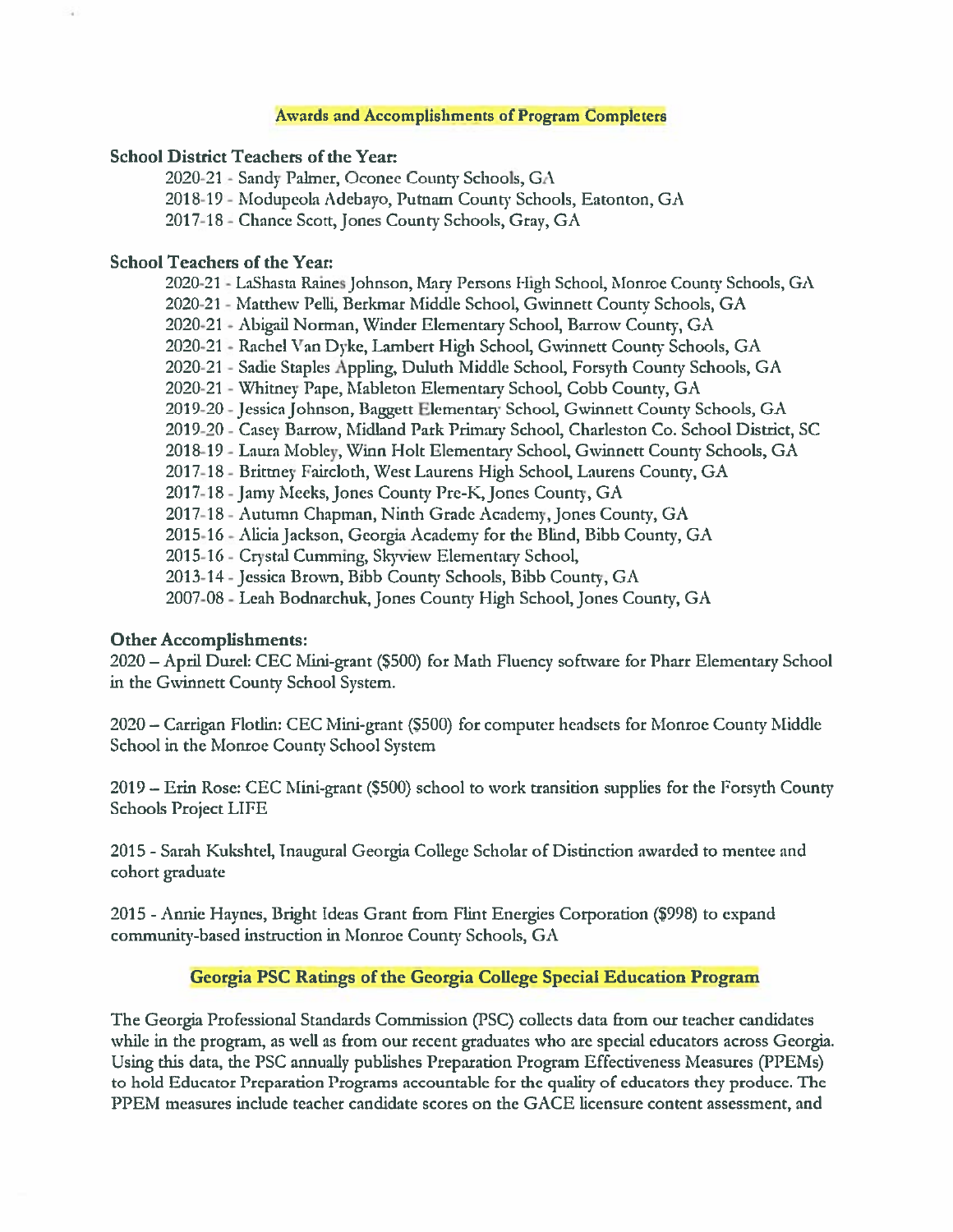the edTPA, a national assessment of teaching, planning and assessment. PPEM measures also include employer surveys, graduate surveys, and teacher effectiveness TAPS scores of new teachers already in the field. PPEM scores range from 1-4. The College of Education (and the Special Education Program) earned a Level 4 (Exemplary) on 2018, 2019, and 2020 PPEM measures. This level is above the expected level of performance for effectively preparing future teachers and is the highest rating awarded. According to Penny McRoy, the educator preparation division director at GaPSC, "A Level 4 is reserved for those program providers whose performance was exemplary, and we will ask these providers to share their best practices with other Georgia program providers."

## A) GACE Assessment Results

GACE 081/082 are criterion-referenced Georgia licensure assessments and designed to measure teacher candidates' knowledge and skills relative to special education professionals teaching students the general curriculum. The 2018, 2019 and 2020 results show that the mean score for our teacher candidates are higher than the scores for similar EPPS and our candidates are significantly more likely to pass at the professional level than other programs around the state.

| <b>GACE</b>                | 2020        |                | 2019        |             | 2018        |                |
|----------------------------|-------------|----------------|-------------|-------------|-------------|----------------|
|                            | <b>GC</b>   | <b>Similar</b> | <b>GC</b>   | Similar     | <b>GC</b>   | <b>Similar</b> |
|                            | <b>SPED</b> | <b>EPPs</b>    | <b>SPED</b> | <b>EPPs</b> | <b>SPED</b> | <b>EPPs</b>    |
| <b>Average Score</b>       | 264         | 263            | 264         | 262         | 264         | 262            |
| <b>Passed Professional</b> | 75%         | 71%            | 75.6%       | 70.3%       | 77.2%       | 71.9%          |
| <b>Passed Induction</b>    | 25%         | 29%            | 24.4%       | 29.7%       | 22,8%       | 27.4%          |
| Not passed                 | $0\%$       | $0\%$          | $0\%$       | $0\%$       | $0\%$       | 2.7%           |

The green box indicates that GC Special Education Program meet or exceeded the ratings for Similar EPPs.

## **B) edTPA Assessment Results**

Teacher candidates take the edTPA performance assessment during their student teaching internship. edTPA is a subject-specific standardized assessment of teaching currently used in approximately 40 states. This assessment is based on the cyclical relationship between planning, instruction, and assessment. The results from three years show that the mean score and pass rate for GC special education teacher candidates has been higher than similar programs around the state.

|                         | 2020  | 2019  | 2018  |
|-------------------------|-------|-------|-------|
| Pass Score              | 38    | 38    | 38    |
| GC Pass Rate            | 100%  | 100%  | 100%  |
| GC Average Score        | 46.05 | 45.75 | 45.60 |
| <b>Similar EPP Mean</b> | 45.45 | 45.30 | 43.65 |

C) Teacher Assessment on Performance Standards (TAPS) Results of Program Graduates Teachers in Georgia public schools are observed annually and their performance is assessed against an evidence-based rubric. The summative score captures their performance on 10 performance standards throughout the year. Ratings range from 1-4, with 4 being the highest rating and level 3 demonstrating proficiency. Results from three years show that the TAPS scores were higher for GC graduates than graduates of similar programs.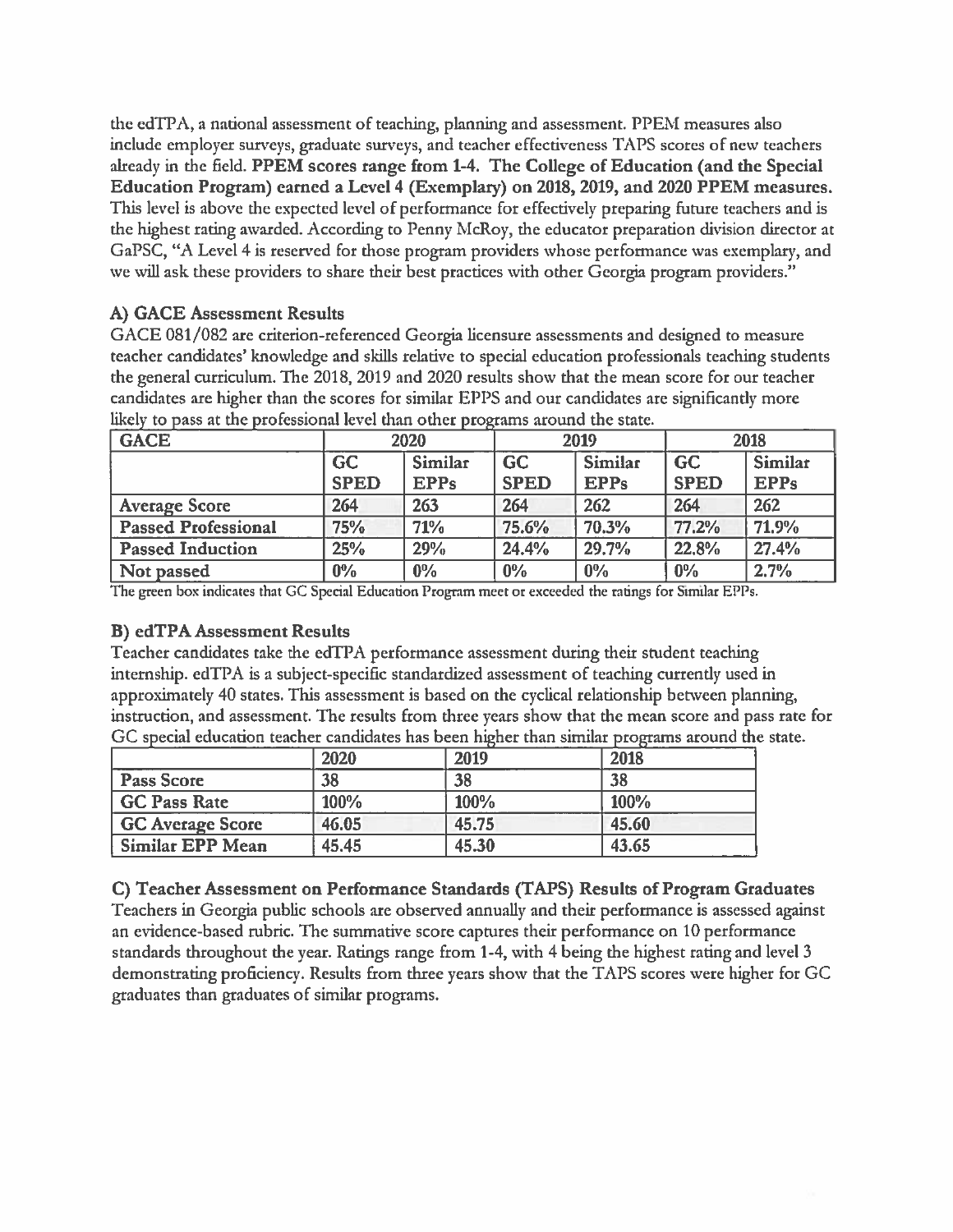| TAPS Scores        | 2020                             |             | 2019           |             | 2018           |             |
|--------------------|----------------------------------|-------------|----------------|-------------|----------------|-------------|
|                    | <b>GC SPED</b><br><b>Similar</b> |             | <b>GC SPED</b> | Similar     | <b>GC SPED</b> | Similar     |
|                    | Program                          | <b>EPPs</b> | Program        | <b>EPPs</b> | Program        | <b>EPPs</b> |
| Level 1            | $0\%$                            | $0\%$       | $0\%$          | $0\%$       | $0\%$          | $0\%$       |
| Level <sub>2</sub> | 3.8%                             | 4.0%        | 1.9%           | 2.7%        | 1.7%           | 2.8%        |
| Level 3            | 94.3%                            | 94.2%       | 96.3%          | 95.3%       | 96.6%          | 95.5%       |
| Level 4            | 1.9%                             | 1.8%        | 1.9%           | 2.1%        | 1.7%           | 1.7%        |

## D) Principal Surveys of the Effectiveness of our Graduates

The GaPSC conducts employer surveys during the inductee's first year of employment in a Georgia public school. The 31-item survey is administered to employers about inductee teachers' capability and preparedness and is based on InTASC Standards. The survey utilizes a Likert scale: 4-Strongly Agree, 3-Agree, 2-Disagree, 1-Strongly Disagree. The results show that the mean ratings of GC completers for each of the reported years was above a 3.00, demonstrating proficiency in all 31 survey items as well as across all 10 InTASC standards. Inductee survey scores were proficient across all programs and showed no significant areas of weakness. The results also show that for all three years, the mean survey scores for GC graduates is higher than graduates of similar programs.

| <b>INTASC Standard</b>                      | 2020        |                | 2019        |                | 2018        |                |
|---------------------------------------------|-------------|----------------|-------------|----------------|-------------|----------------|
|                                             | GC          | <b>Similar</b> | CG          | <b>Similar</b> | <b>GC</b>   | <b>Similar</b> |
|                                             | <b>SPED</b> | <b>EPPs</b>    | <b>SPED</b> | <b>EPPs</b>    | <b>SPED</b> | <b>EPPs</b>    |
| <b>Standard 1: Learning Development</b>     | 3.23        | 3.30           | 3.34        | 3.25           | 3.34        | 3.17           |
| <b>Standard 2: Learning Differences</b>     | 3.34        | 3.15           | 3.42        | 3.37           | 3.49        | 3.30           |
| <b>Standard 3: Learning Environments</b>    | 3.25        | 3.22           | 3.29        | 3.23           | 3.35        | 3.17           |
| <b>Standard 4: Content Knowledge</b>        | 3.18        | 3.31           | 3.22        | 3.15           | 3.21        | 3.13           |
| <b>Standard 5: Application of Content</b>   | 3.26        | 3.19           | 3.30        | 3.22           | 3.32        | 3.18           |
| <b>Standard 6: Assessment</b>               | 3.30        | 3.20           | 3.31        | 3.21           | 3.34        | 3.14           |
| <b>Standard 7: Planning for Instruction</b> | 3.27        | 3.18           | 3.32        | 3.24           | 3.31        | 3.15           |
| <b>Standard 8: Instructional Strategies</b> | 3.28        | 3.26           | 3.27        | 3.23           | 3.29        | 3.19           |
| <b>Standard 9: Professional and Ethical</b> |             |                |             |                |             |                |
| Practice                                    | 3.35        | 3.33           | 3.42        | 3.34           | 3.44        | 3.33           |
| Standard 10: Leadership and                 |             |                |             |                |             |                |
| Collaboration                               | 3.35        | 3.32           | 3.36        | 3.31           | 3.42        | 3.24           |

## E) Surveys of our Graduates on the Effectiveness of the GC Special Education Program

The GaPSC administers a statewide completer survey that is similar to the employer survey. The goal of the survey is to assess program graduates on the essential knowledge, skills and dispositions they need to be effective teachers. The program completers are asked to complete the survey after the program completer's first year of teaching. The inductee survey scores were proficient across all programs and showed no significant areas of weakness. The results also show that for all three years, the mean survey scores are significantly higher for GC graduates than graduates of similar programs.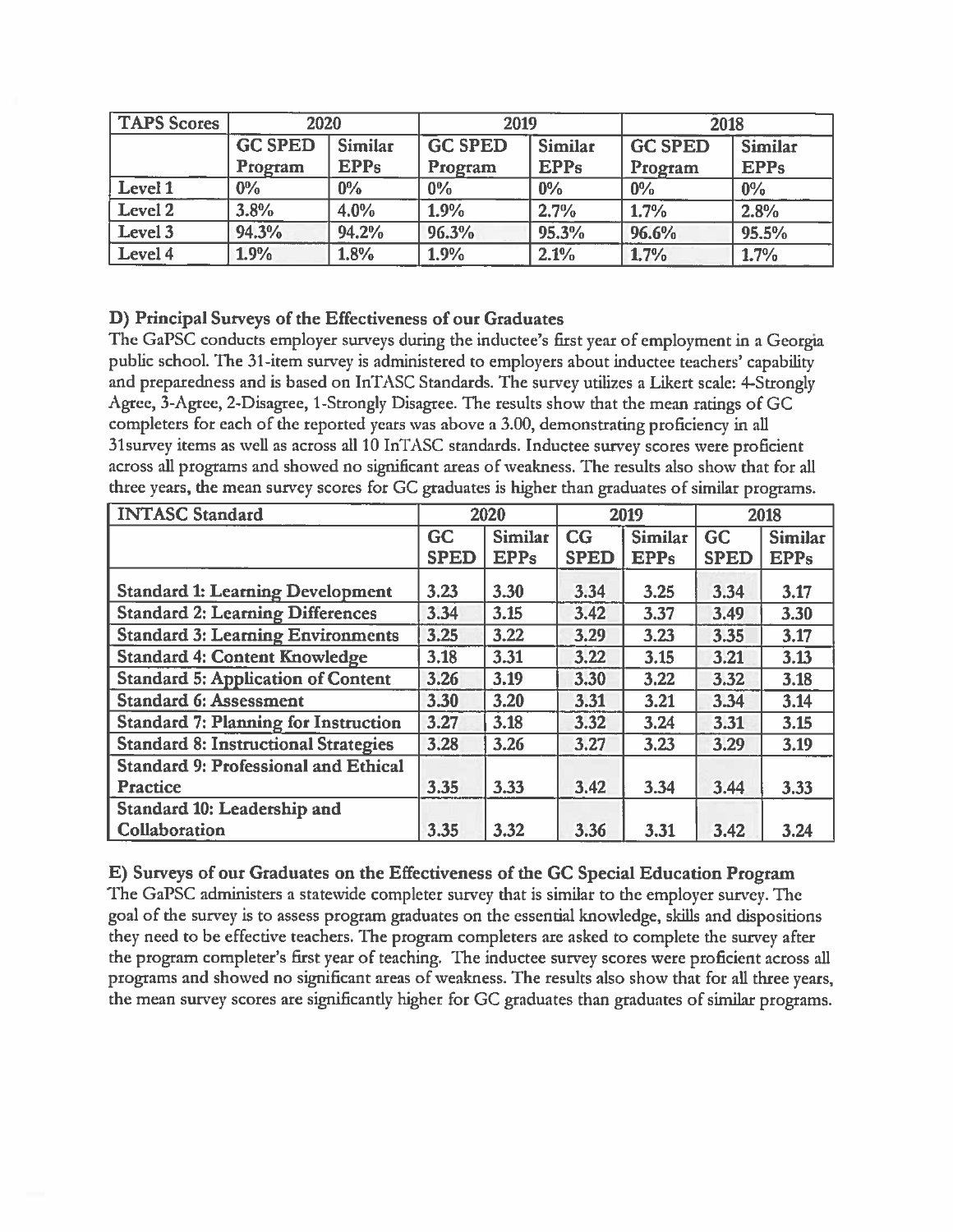| <b>INTASC Standard</b>                      | 2020        |                | 2019        |                | 2018        |                |
|---------------------------------------------|-------------|----------------|-------------|----------------|-------------|----------------|
|                                             | <b>GC</b>   | <b>Similar</b> | CG          | <b>Similar</b> | GC          | <b>Similar</b> |
|                                             | <b>SPED</b> | <b>EPPs</b>    | <b>SPED</b> | <b>EPPs</b>    | <b>SPED</b> | <b>EPPs</b>    |
| <b>Standard 1: Learning Development</b>     | 3.48        | 3.34           | 3.53        | 3.27           | 3.44        | 3.18           |
| <b>Standard 2: Learning Differences</b>     | 3.31        | 3.21           | 3.31        | 3.17           | 2.83        | 3.02           |
| <b>Standard 3: Learning Environments</b>    | 3.69        | 3.39           | 3.61        | 3.29           | 3.33        | 3.17           |
| <b>Standard 4: Content Knowledge</b>        | 3.63        | 3.42           | 3.42        | 3.24           | 3.00        | 3.06           |
| <b>Standard 5: Application of Content</b>   | 3.65        | 3.37           | 3.55        | 3.25           | 3.25        | 3.16           |
| <b>Standard 6: Assessment</b>               | 3.68        | 3.41           | 3.61        | 3.29           | 3.27        | 3.14           |
| <b>Standard 7: Planning for Instruction</b> | 3.90        | 3.56           | 3.73        | 3.41           | 3.33        | 3.25           |
| <b>Standard 8: Instructional Strategies</b> | 3.74        | 3.46           | 3.67        | 3.34           | 3.33        | 3.18           |
| <b>Standard 9: Professional and Ethical</b> |             |                |             |                |             |                |
| <b>Practice</b>                             | 3.81        | 3.48           | 3.78        | 3.42           | 3.56        | 3.37           |
| Standard 10: Leadership and                 |             |                |             |                |             |                |
| <b>Collaboration</b>                        | 3.80        | 3.48           | 3.81        | 3.44           | 3.67        | 3.30           |

State, National and International Conference Presentations with Students

DeClouette, N. M. & Colquitt, E. (2020, June). Crossing the Paradoxical Intersection: Education and Poverty in a Maasai Village (Tanzania) [Conference Session] Council for Exceptional Children Division of International Special Education and Services (DISES), Dubai, United Arab Emirates (Conference cancelled).

DeClouette, N. M., Corley, C. & Brown, M. (2020, February). Facing Their Fears: Pre-Service Teachers Build Family Professional Partnerships [Poster presentation]. Council for Exceptional Children Convention and Expo, Portland, OR.

Wills, S., & Rubin, D., (2019). *Vocabulary strategies that work!*, Georgia Dept of Education IDEAS Conference, Georgia Department of Education, St. Simons Georgia.

DeClouette, N. M., Coleman, B., Nunn, C., Jones, N. & Flotlin, C. (2019, February). Creative Enrichment Center: A Georgia College and Life Enrichment Center Collaboration [Conference Session]. Council for Exceptional Children Convention and Expo, Indianapolis, IN.

Wills, S., Daughtry, M. & Marrick, S. (2018). An onsite literacy strategies course: A win-win approach for teacher candidates and students with EBD. 2018 Council for Exceptional Children Conference and Expo, Council for Exceptional Children, Tampa, Florida.

DeClouette, N. M., Coleman, B., Walker, S., Mathis, A., Davis, T., Walker, S., Mathis, C. (2018, August). Creative Enrichment Center: A Georgia College and Life Enrichment Center Collaboration Educating College Students to Positively Impact the Future of Services for Adults with Disabilities [Conference Session]. National Association of Qualified Developmental Disability Professionals (ODDPs) 23rd Annual Conference, Milwaukee, WI.